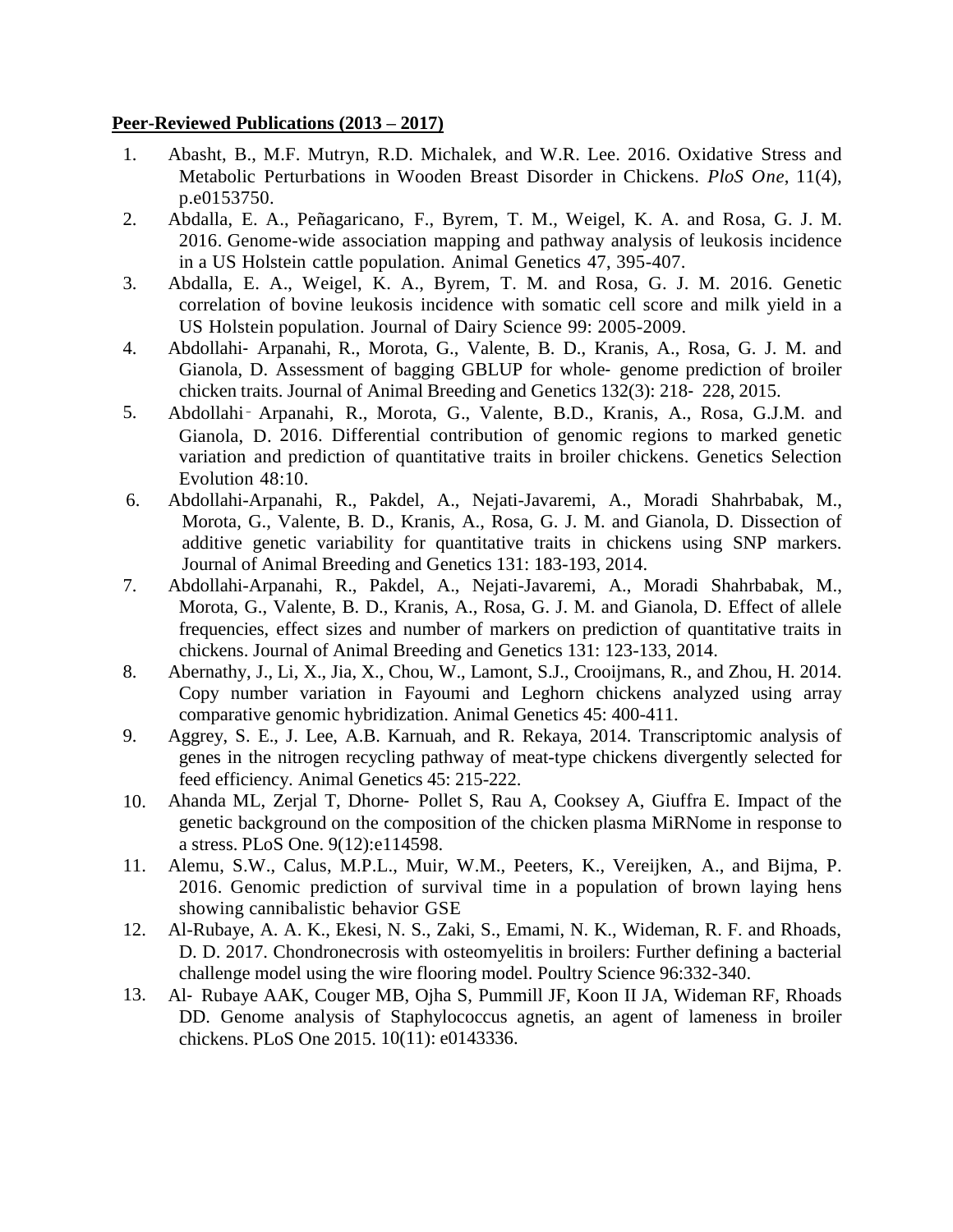- 14. Aman, N.A., Nagarajan, G., Kang, S.W., Hancock, M., and Kuenzel ,W.J. 2016. Differential responses of the vasotocin 1a receptor (V1aR) and osmoreceptors to immobilization and osmotic stress in sensory circumventricular organs of the chicken (*Gallus gallus*) brain. Brain Res. 1649: 67-78.
- 15. Ammari, M.G., Gresham, C.R., McCarthy, F.M., Nanduri, B. 2016. HPIDB 2.0: a curated database for host–pathogen interactions Database. baw103.
- 16. Andersson L, Archibald AL, Bottema CD, Brauning R, Burgess SC, Burt DW, Casas E, Cheng HH, Clarke L, Couldrey C, Dalrymple BP, Elsik CG, Foissac S, Giuffra E, Groenen MA, Hayes BJ, Huang LS, Khatib H, Kijas JW, Kim H, Lunney JK, McCarthy FM, McEwan JC, Moore S, Nanduri B, Notredame C, Palti Y, Plastow GS, Reecy JM, Rohrer GA, Sarropoulou E, Schmidt CJ, Silverstein J, Tellam RL, Tixier‐ Boichard M, Tosser‐ Klopp G, Tuggle CK, Vilkki J, White SN, Zhao S, Zhou H; FAANG Consortium. Coordinated international action to accelerate genome‐ to‐ phenome with FAANG, the Functional Annotation of Animal Genomes project. Genome Biol. 2015 Mar 25;16:57. doi: 10.1186/s13059‐ 015‐ 0622‐ 4.
- 17. Andrews Kingon GL, Petitte JN, Muddiman DC, and Hawkridge AM. 2013. Multipeptide nLC-PCIDMS-SRM-based assayfor the quantification of biomarkers in the chicken ovarian cancer model. Methods Quantitative Proteomics 61(3): 323-330
- 18. Asher Haug‐ Baltzell A, Jarvis ED, McCarthy FM, Lyons E. Identification of dopamine receptors across the extant avian family tree and analysis with other clades uncovers a polyploid expansion among vertebrates. Front Neurosci. 2015 Oct 7;9:361. doi: 10.3389/fnins.2015.00361. eCollection 2015.
- 19. Bauer M.M., M.M. Miller, W.E. Briles, K.M. Reed. 2013. Genetic variation at the MHC in a population of introduced wild turkeys. Animal Biotechnology 24(3):210-228.
- 20. Beckford, R. C., Howard, S. J., Das, S., Farmer, A. T., Campagna, S. R., Yu, J. L., Hettich, R. L., Wilson, J. L. and Voy, B. H. 2017. Maternal consumption of fish oil programs reduced adiposity in broiler chicks. Scientific Reports 7:14.
- 21. Beckford, R., Howard, S., Das, S., Tester, A., Campagna, S. Whelan, J., Wilson, J., Smith, M., and Voy, B. 2017. Broiler breeder diet enriched in Omega-3 fatty acids programs chicks for reduced fatness. Poultry Science. Accepted.
- 22. Beissinger, T. M., Rosa, G. J. M., Kaeppler, S. M., Gianola, D. and de Leon, N. Defining window- boundaries for genomic analyses using smoothing spline techniques. Genetics Selection Evolution 47:30, 2015.
- 23. Bijma P, Muir WM, Ellen E. 2014. Response to Commentary on "Examples of overlooking common sense solutions:the domestication gene and selection against mortality Front. Genet. 2014; doi: 10.3389/fgene.2014.00343
- 24. Bornelov, S., Seroussi, E., Yosefi, S., Pendavis, K., Burgess, S. C., Grabherr, M., Friedman-Einat, M. and Andersson, L. 2017. Correspondence on Lovell et al.: identification of chicken genes previously assumed to be evolutionarily lost. Genome Biology 18:4.
- 25. Bottje, W.G. and B-W. Kong. 2013. Feed efficiency: mitochondrial function to global gene expression. Journal of Animal Science. 91(4):1582-1593
- 26. Bottje WG, Kong BW, Lee J, Washington T, Baum J, Wing T, and Hardiman J. Potential Roles of mTOR and Protein Degradation Pathways in the Phenotypic Expression of Feed Efficiency in Broilers. Biochemistry and Physiology. 2014; 3:125.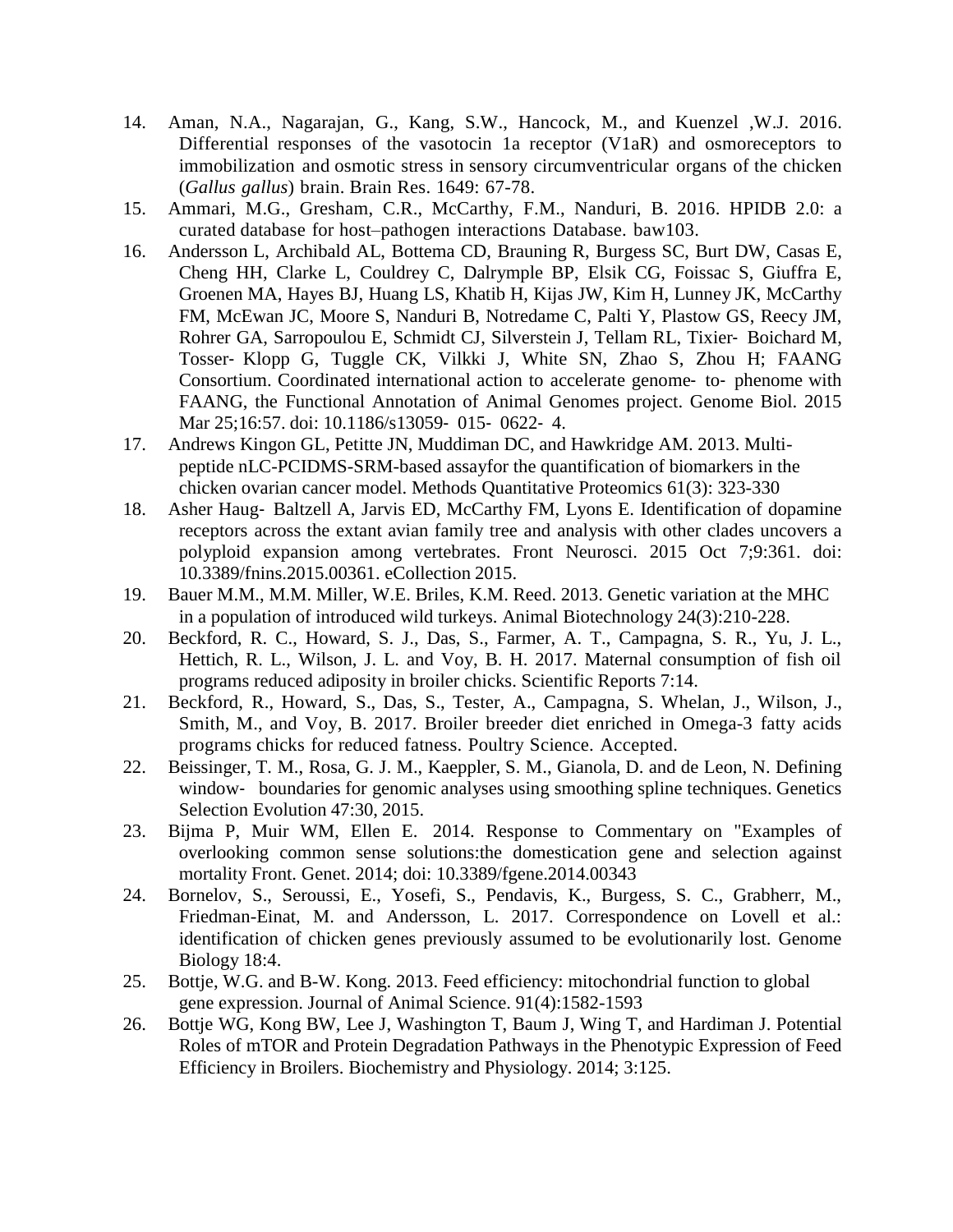- 27. Bottje, W., Kong, B. W., Reverter, A., Waardenberg, A. J., Lassiter, K. and Hudson, N. J. 2017a. Progesterone signalling in broiler skeletal muscle is associated with divergent feed efficiency. BMC Systems Biology 11.
- 28. Bottje, W. G., Lassiter, K., Piekarski-Welsher, A., Dridi, S., Reverter, A., Hudson, N. J. and Kong, B. W. 2017. Proteogenomics Reveals Enriched Ribosome Assembly and Protein Translation in Pectoralis major of High Feed Efficiency Pedigree Broiler Males. Frontiers in Physiology 8.
- 29. Bottje, W.G., Lassiter, K., Dridi, S., Hudson, N., and Kong, B.W. 2016. Enhanced expression of proteins involved in energy production and transfer in breast muscle of pedigree male broilers exhibiting high feed efficiency. Poultry Sci. (In press).
- 30. Buza T. and McCarthy F.M. 2013. Functional genomics: applications to production agriculture. Perspectives in Agriculture, Veterinary Science, Nutrition and Natural Resources, 8(054):1-21.
- 31. Caetano, S.L., Rosa, G.J.M., Savegnago, R.P., Ramos, S.B., Bernardes, P.A., Bezerra, L.A. F., Lôbo, R. B., Paz, C. C. P. and Munari, D. P. 2017. Estimation of genetic parameters for longevity considering the cow's age at last calving. Journal of Genetics. Vol 58, Issue pp 1-3-109. doi 10.1007/s13353-016-0353-6.
- 32. Chang CF, Schock EN, O'Hare EA, Dodgson J, Cheng HH, Muir WM, Edelmann RE, Delany ME, Brugmann SA. 2014. The cellular and molecular etiology of the craniofacial defects in the avian ciliopathic mutant, *talpid* Development:2014 141, 3003-3012 doi:10.1242/dev.105924
- 33. Chang, C-F, Schock, EN, O'Hare, EA, Dodgson, J, Cheng, HH, Muir, WM, Edelmann, RE, Delany, ME, Brugmann SA. 2014. The cellular and molecular etiology of the craniofacial defects in the avian ciliopathic mutant, talpid2. Development 141:3003- 3012.
- 34. Chang, S. Xie, Q, Dunn, J, Ernst, CW, Song, J, Zhang, HM. 2014. Host genetic resistance to Marek's disease sustains protective efficacy of herpesvirus of turkey in both experimental and commercial lines of chickens. Vaccine 32:1820-1827.
- 35. Chang, L., Toghiani, S., Aggrey, S. and Rekaya, R. 2017. Increasing accuracy of genomic selection in presence of high density marker panels through the prioritization of relevant polymorphisms. Journal of Animal Science 95:91-92.
- 36. Chen, W., Li, H., Chang, S., Shu, D., Zhang, H.M., Chen, F., and Xie, Q. 2015. Intronic deletions of *tva* receptor gene decrease the susceptibility to infection by subgroup A avian sarcoma and leukosis virus subgroup A. Scientific Reports 5:9900.
- 37. Chen H, Zuo Q, Wang Y, Ahmed MF, Jin K, Song J, Zhang Y, Li B. 2016. Regulation of Hedgehog Signaling in Chicken Embryonic Stem Cells Differentiation Into Male Germ Cells (Gallus). *J Cell Biochem.* DOI: 10.1002/jcb.25796.
- 38. Cheng, H.H., Perumbakkam, S., Black Pyrkosz, A., Dunn, J.R., Legarra, A., and Muir, W.M. 2015. Fine mapping of QTL and genomic prediction using allele- specific expression SNPs demonstrates that the complex trait of genetic resistance to Marek's disease is predominantly determined by transcriptional regulation. BMC Genomics 16:816.
- 39. Chen, H., Zuo, Q. S., Wang, Y. J., Ahmed, M. F., Jin, K., Song, J. Z., Zhang, Y. N. and Li, B. C. 2017. Regulation of Hedgehog Signaling in Chicken Embryonic Stem Cells Differentiation Into Male Germ Cells (Gallus). Journal of Cellular Biochemistry 118:1379-1386.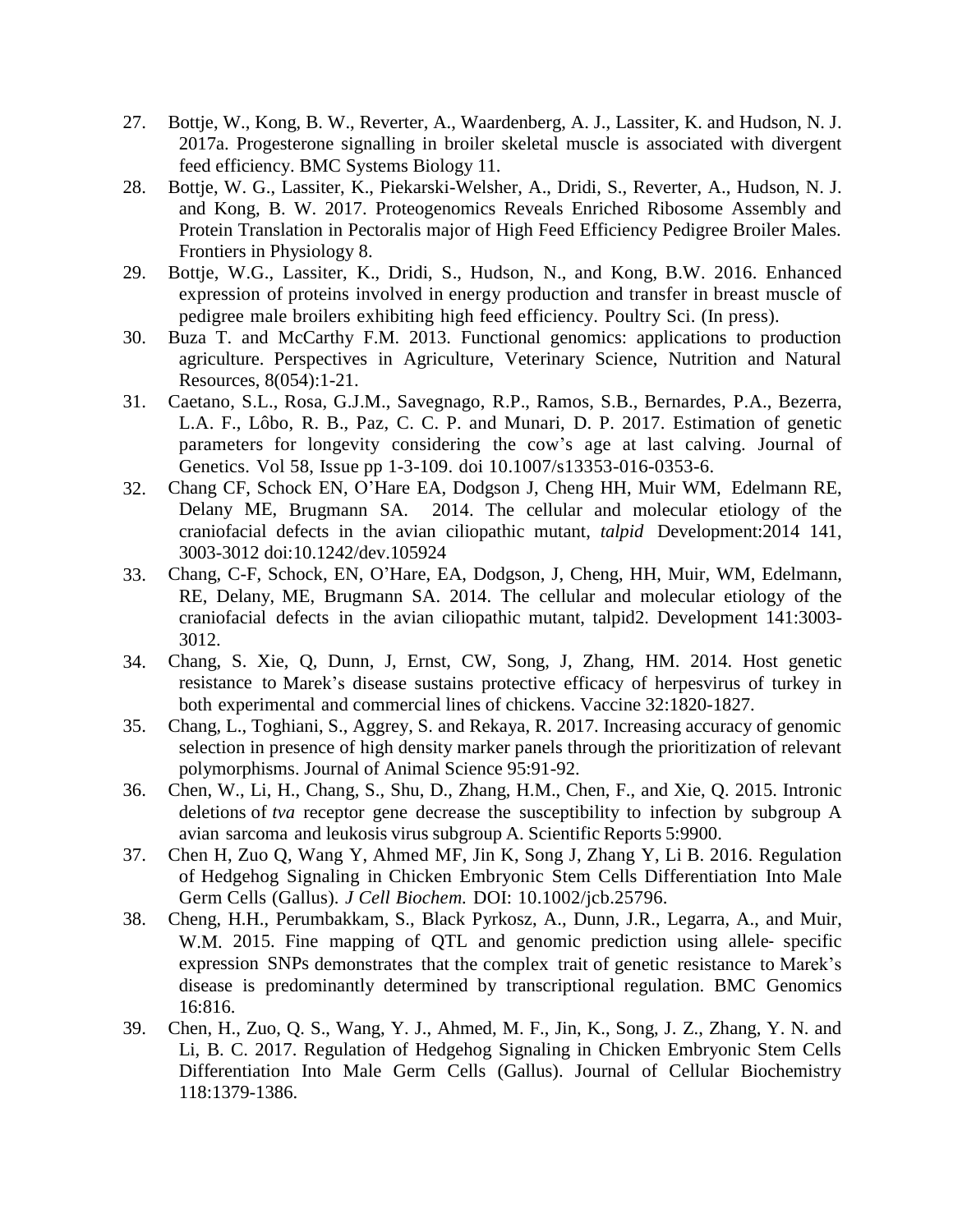- 40. Clark, D. L., Strasburg, G. M., Reed, K. M. and Velleman, S. G. 2017. Influence of temperature and growth selection on turkey pectoralis major muscle satellite cell adipogenic gene expression and lipid accumulation. Poultry Science 96:1015-1027.
- 41. Clark, D.L., Coy C.S., Strasburg, G.M., Reed K.M., and Velleman, S.G. 2016. Temperature effect on proliferation and differentiation of satellite cells from turkeys with different growth rates. Poultry Science 95:934-47.
- 42. Coble, D. J., Fleming, D.F., Persia, M. P., Ashwell, C.M., Rothschild, M. F., Schmidt, C.J., and Lamont, S.J. 2014. RNA-seq analysis of broiler liver transcriptome reveals novel responses to heat stress. BMC Genomics 15:1084. DOI: 10.1186/1471-2164-15- 1084
- 43. Collins, K.E., Marks, H.L., Aggrey, S. E., Lacy, M.P., and Wilson, J.L., 2016. History of the Athens Canadian Random Bred control populations. Poultry Science 95: 997- 1004.
- 44. Cornett, L.E., S.W. Kang and W.J. Kuenzel. 2013. A possible mechanism contributing to the synergistic action of vasotocin (VT) and corticotropin-releasing hormone (CRH) receptors on corticosterone release in birds. General Comparative Endocrinology 188:46-53
- 45. Crooijmans, R.P.M.A., M.S. Fife, T. Fitzgerald, S. Strickland, H.H. Cheng, P. Kaiser, R. Redon, and M.A.M. Groenen. 2013. Large scale variation in DNA copy number in chicken breeds. BMC Genomics 14:398.
- 46. Cuyabano, B. C. D., Su, G., Rosa, G. J. M., Lund, M. S. and Gianola, D. Bootstrap study of genome-enabled prediction reliabilities using haplotype blocks across Nordic Red cattle breeds. Journal of Dairy Science 98:7351‐ 7363, 2015.
- 47. Dalloul RA, Zimin AV, Settlage RE, Kim S, Reed KM. Next generation sequencing strategies for characterizing the turkey genome. Poult Sci. 2014 93:479–484.
- 48. Davis, R.V.N.; Lamont, S.J., Rothschild, M.F., Persia, M.E., Ashwell; C.M., Schmidt, C.J. 2015. Transcriptome analysis of post‐ hatch breast muscle in legacy and modern broiler chickens reveals enrichment of several regulators of myogenic growth. PLoS ONE DOI: 10.1371/journal.pone.0122525
- 49. Deist, M. S., Gallardo, R. A., Bunn, D. A., Kelly, T. R., Dekkers, J. C. M., Zhou, H. J. and Lamont, S. J. 2017. Novel Mechanisms Revealed in the Trachea Transcriptome of Resistant and Susceptible Chicken Lines following Infection with Newcastle Disease Virus. Clinical and Vaccine Immunology 24:17.
- 50. Deng, D. L., Fang, H. B., Jahromi, K. R., Song, J. Z. and Tan, M. 2017. Detection of threshold points for gene expressions under multiple biological conditions. Statistics and Its Interface 10:643-655.
- 51. Dey, S., Krishna, S., Anthony, N. B. and Rhoads, D. D. 2017. Further investigation of a quantitative trait locus for ascites on chromosome 9 in broiler chicken lines. Poultry Science 96:788-797.
- 52. Dodson MV, Allen RE, Du M, Bergen WG, Velleman SG, Poulos SP, Fernyhough-Culver M, Wheeler MB, Duckett SK, Young MR, Voy BH, Jiang Z, Hausman GJ. INVITED REVIEW: Evolution of meat animal growth research during the past 50 years: Adipose and muscle stem cells. J Anim Sci. 2015 Feb;93(2):457‐81.
- 53. Dridi S, Anthony N, Kong BW, and Bottje W. Feed efficiency: a key production trait and a global challenge. Adv Food Technol Nutr Sci Open J. 2015. 1(3): e11‐e13.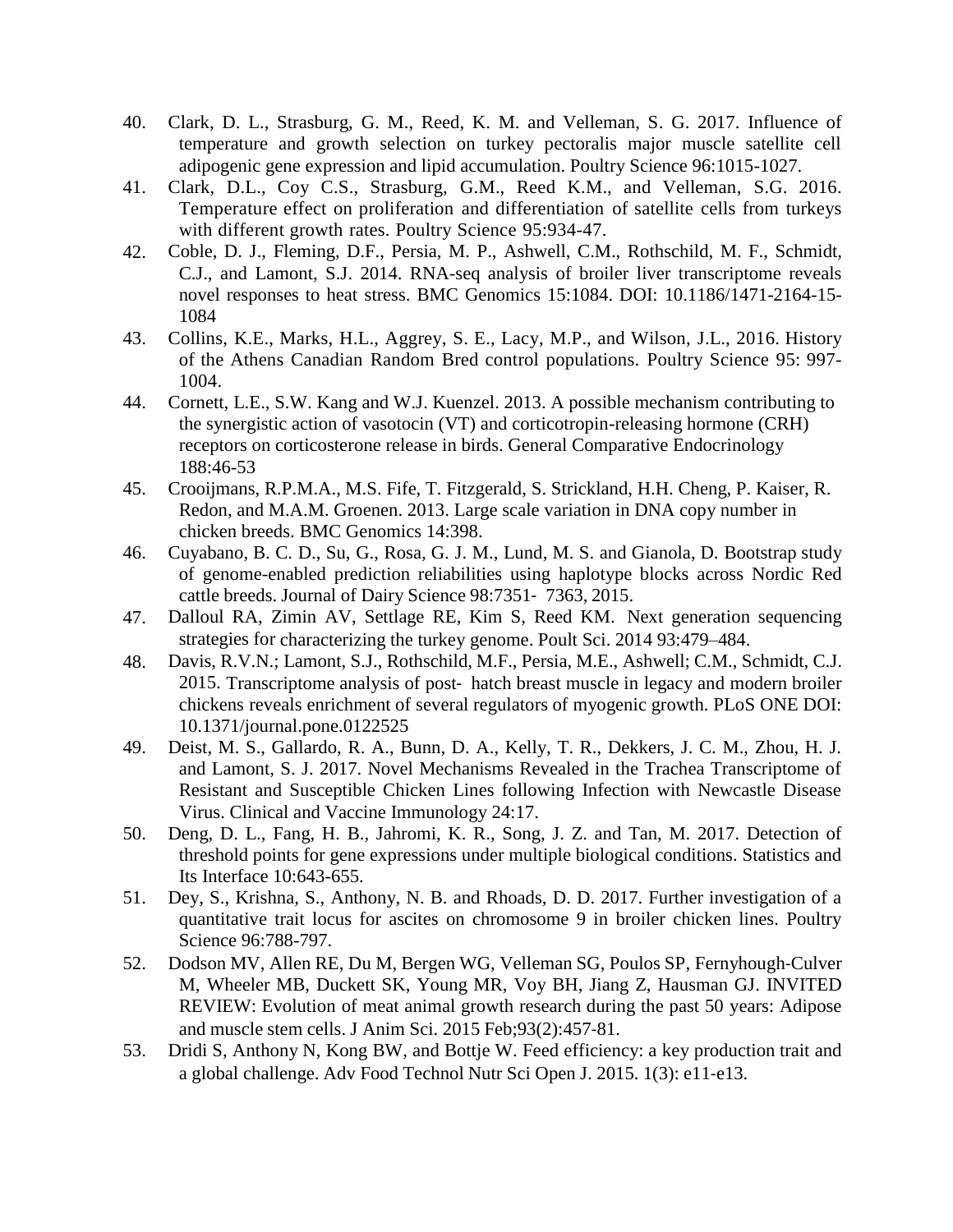- 54. Du, J.l., Li, M. Yuan, Z.F., Guo, M.C., Song, J.Z., Xie, X.Z., Chen, Y.L. 2016. A decision analysis model for KEGG pathway analysis *BMC Bioinfromatics*. 17:407 DOI: 10.1186/s12859-016-1285-1.
- 55. Du, Jl. Yuan, ZF. Ma, ZW. Song, JZ. Xie, XL. Chen, YL. 2014. KEGG-PCA: Kyoto Encyclopedia of Genes and Genomes-based pathway correlation analysis using Principal Component Analysis method. Molecular BioSystem, 2014, Advance Article DOI: 10.1039/C4MB00287C
- 56. Dunn, J. R., Reddy, S. M., Niikura, M., Nair, V., Fulton, J. E. and Cheng, H. H. 2017. Evaluation and Identification of Marek's Disease Virus BAC Clones as Standardized Reagents for Research. Avian Diseases 61:107-114.
- 57. Eichie, F.O., Salako, A.E., Osaiyuwu, O.H., and Aggrey, S.E., 2016. Genetic Diversity of Prolactin Gene in Japanese Quail (*Coturnix coturnix japonica*) as Affected by location in Nigeria, 2016. Am. J. Expt. Agric. 12: 1-9.
- 58. Eichie, F.O., Osaiyuwu, O. H., Salako, A. E.,and Aggrey, S. E., 2016. Genetic diversity of prolactin gene in two strains of Japanese quail (*Coturnix coturnix japonica*) in Nigeria. Int. J. Poult. Sci. 15: 349-357.
- 59. Ellen ED, Rodenburg TB, Muir WM, Bolhuis JE, Camerlink I, Duijvesteijn N, Reimert I, Kubiak ES, Peeters K, Knol EF, Visscher J, Albers GAA, van Arendonk JAM, Bijma P. 2014. The prospects of selection for social genetic effects to improve welfare and productivity in livestock. Front. Genet., 11 November 2014 | doi: 10.3389/fgene.2014.00377.
- 60. Ellestad LE, Puckett SA, Porter TE 2015 Mechanisms involved in glucocorticoid induction of pituitary GH expression during embryonic development. Endocrinology 156(3):1066‐ 79.
- 61. Emami, N.K., Golian, A, Mesgaran, M.D., Anthony, N.B., Rhoads, D.D. 2017. Mitochondrial biogenesis and PGC1α gene expression in male broilers from ascites susceptible and resistant lines. Journal of Animal Physiology and Animal Nutrition. (In press).
- 62. Emami, N.K, Golian, A, Rhoads, D.D., Mesgaran, M.D. 2017 Nutritional and physiological responses to dietary supplementation of arginine and guanidinoacetic acid in broiler chickens reared under normal or subnormal ambient temperature. British Journal of Poultry Sci. Vol 58, No. 1. 1466-1799.
- 63. Fare, E. L., Babak, M. P. and Abasht, B. 2017. Wooden breast disease in commercial broiler chickens: A histologic and RNA sequencing study. Journal of Animal Science 95:24-24.
- 64. Felipe, V. P. S., Silva, M. A., Valente, B. D. and Rosa, G. J. M. 2015. Using multiple regression, Bayesian networks and artificial neural networks for prediction of total egg production in European quails based on earlier expressed phenotypes. Poultry Science 94: 772‐ 780.
- 65. Fernando, R.L., J.C.M. Dekkers and D.J. Garrick. 2014. A class of Bayesian methods to combine large numbers of genotyped and non-genotyped animals for whole genome analyses. Genetics Selection Evolution 46: 50.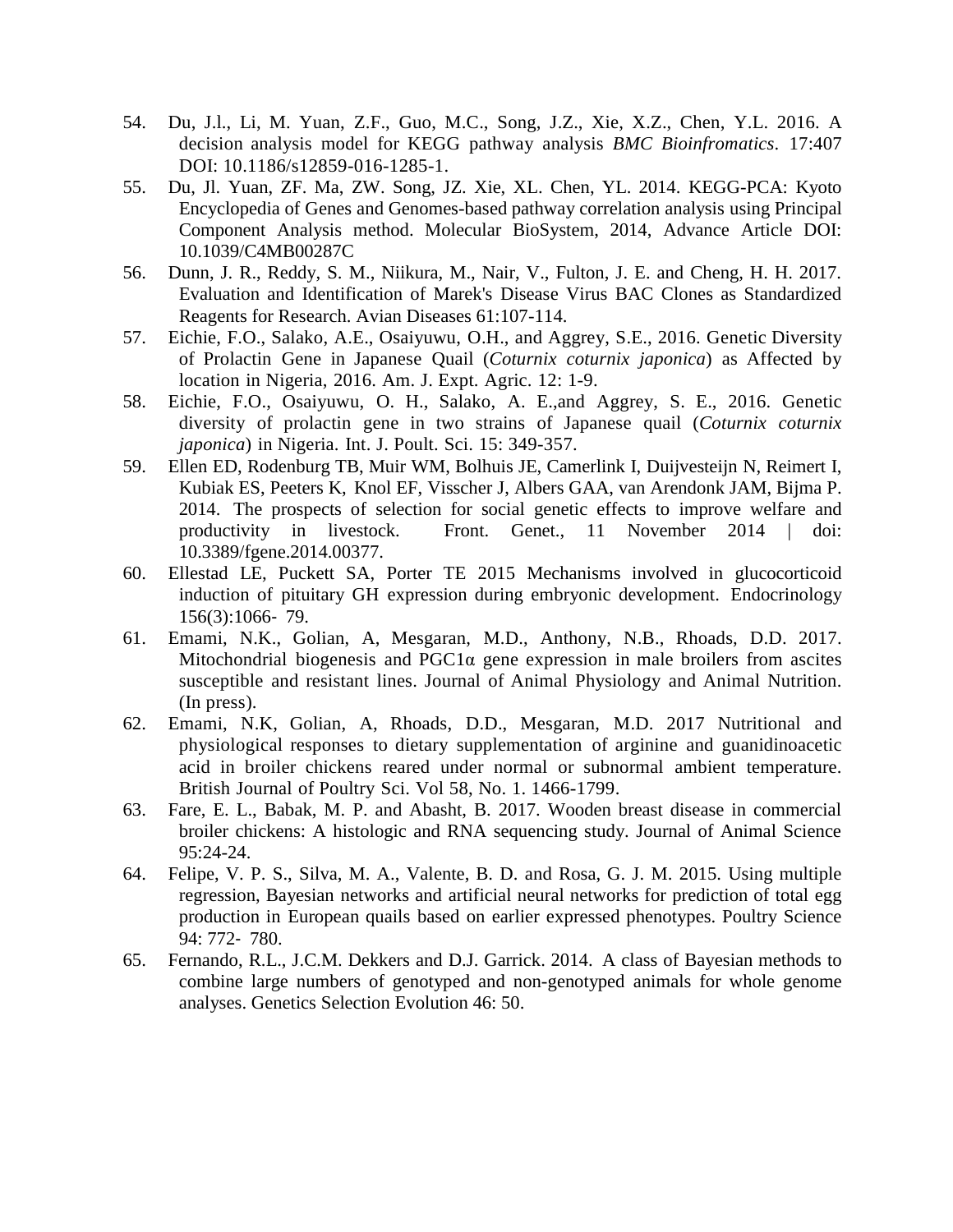- 66. Fernandes Júnior, G.A., Rosa, G.J.M., Valente, B.D., Carvalheiro, R., Baldi, F., Garcia, D.A., Gordo, D.G.M., Espigolan, R., Takada, L., Tonussi, R.L., Andrade, W.B.F, Magalhães, A.F.B., Chardulo, L.A.L., Tonhati, H. and Albuquerque, L.G. 2016. Genomic prediction of breeding values for carcass traits in Nellore cattle. Genetics Selection Evolution 48:7.
- 67. Ferreira, V. C., Rosa, G. J. M., Berger, Y. M. and Thomas, D. L. Survival in crossbred lambs: Breed and heterosis effects. Journal of Animal Science 93: 912‐ 919, 2015.
- 68. Fetterer, RH, Miska, KB, Jenkins, MC, and Wong, EA. Expression of nutrient transporters in duodenum, jejunum and ileum of Eimeria maxima-infected broiler chickens. Parasitology Res. 2014 113:3891-3894.
- 69. Fleming, D.S., Koltes, J.E., Fritz-Waters, E.R., Rothschild, M.F., Schmidt, C.J., Ashwell, C.M., Persia, M.E., Fulton, J., Reecy, J.M., S.J. Lamont, S.J. 2016. Single nucleotide variant discovery of highly inbred Leghorn and Fayoumi chicken breeds using pooled whole genome resequencing data reveals insights into phenotype differences. BMC Genomics 17:812. DOI 10.1186/s12864-016-3147-7.
- 70. Fleming, D., Koltes, J.E., Markey, A., Reecy, J.M., Rothschild, M.F., Schmidt, C.J., Ashwell, C.M., Persia, M.E., Lamont, S.J. 2016 Genomic analysis of Ugandan and Rwandan chicken ecotypes using a 600k genotyping array. BMC Genomics 17:407 DOI: 10.1186/s12864-016-2711-5.
- 71. Fleming, D. S., Weigend, S., Simianer, H., Weigend, A., Rothschild, M., Schmidt, C., Ashwell, C., Persia, M., Reecy, J. and Lamont, S. J. 2017. Genomic Comparison of Indigenous African and Northern European Chickens Reveals Putative Mechanisms of Stress Tolerance Related to Environmental Selection Pressure. G3-Genes Genomes Genetics 7:1525-1537.
- 72. Fragomeni BDO, Misztal I, Lourenco D, Aguilar I, Okimoto R, Muir WM. 2014. Changes in variance of top SNP windows over generations for three traits in broiler chicken. Frontiers
- 73. Fragoso, T.M., Andrade, M., Pereira, A.C., Rosa, G.J.M. and Soler, J.M.P. 2016. Bayesian variable selection in multilevel Item Response Theory models with application in genomics. Genetic Epidemiology 40(3): 253-263.
- 74. Fu, W., J. C.M. Dekkers, W. R. Lee, and B. Abasht. 2015. Linkage disequilibrium in crossbred and pure line chickens. Genetics Selection Evolution. 47.1: 11.
- 75. Fu, W., W. R. Lee, and B. Abasht. 2016. Detection of genomic signatures of recent selection in commercial broiler chickens. *BMC Genetics*. 17:122. 1-10. DOI: 10.1186/s12863-016-0430-1
- 76. Fulton, J., Lund, A., McCarron, A., Pinegar, K., Korver, D., Classen, H., Aggrey, S.E., Utterback, C., Anthony, N., and Berres, M. 2016. MHC variability in heritage chicken breeds. Poultry Science 95:393-399.
- 77. Fulton, J.E., McCarron, A.E., Lund, A.R., Pinegar, K., Wolc, A., Chazara, O., Bed'Hom, B., Berres, M.E., Miller, M.M. 2016. A high density SNP panel reveals extensive diversity, frequent recombination and multiple recombination hotspots within the chicken major histocompatibility complex B region between BG2 to CD1A1. *Genetics Selection Evolution*. 48:1.
- 78. Gallardo RA, R. Carrasco-Medanic, H. Zhou, S. Lyu, Y Wang, PR Woodcock, and FJ Hoerr. 2014. Effects of Very Virulent Infectious Bursal Disease Virus Reassortants Challenge in Commercial Chickens. Avian Disease accepted.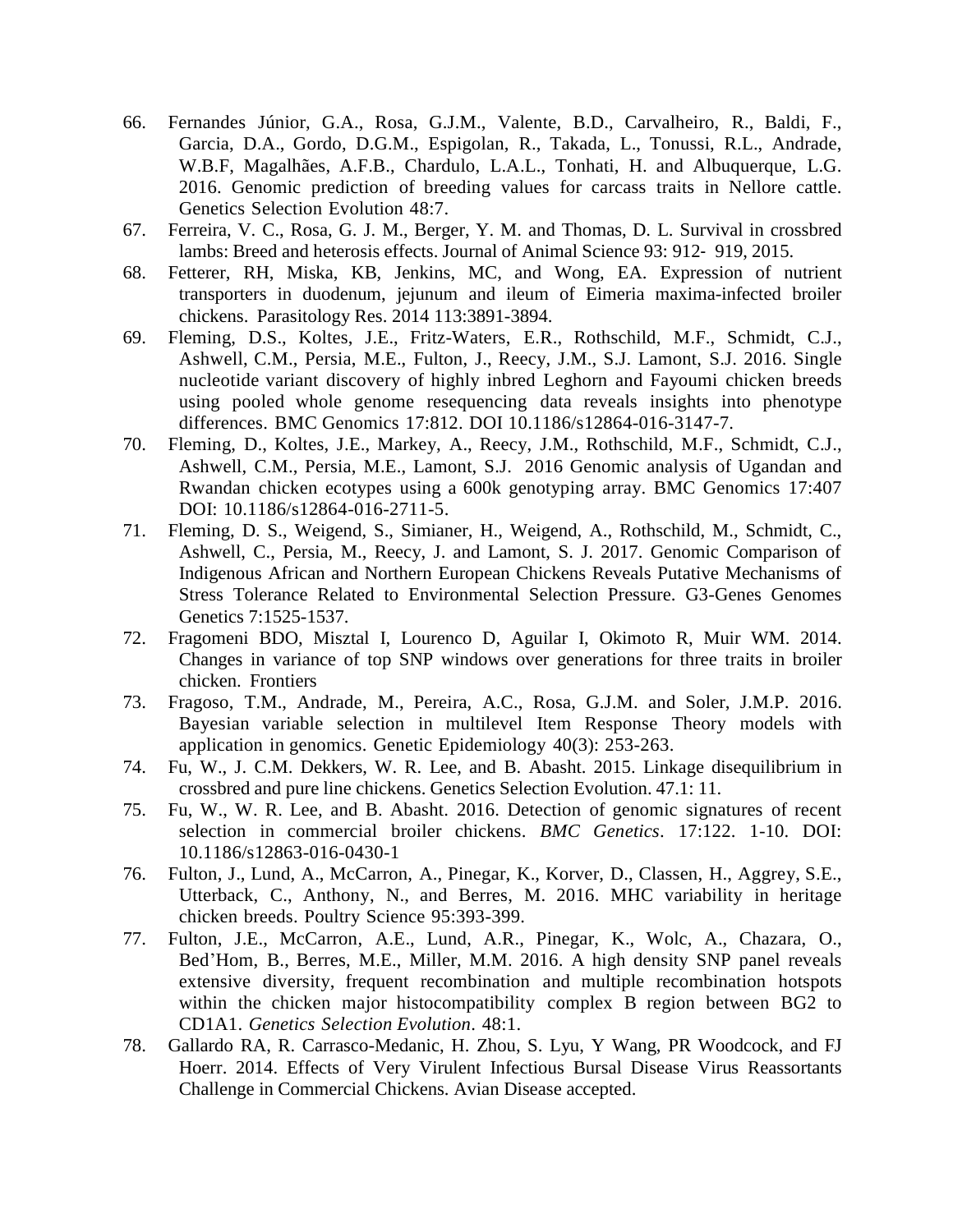- 79. Galvan,S.C., Carranc, A.G., Song J., and Félix RT., Epigenetics and animal virus infections. *Front. Genet*., 04 March 2015 | doi: 10.3389/fgene.2015.00048.
- 80. Garcia, D.A., Rosa, G.J.M., Valente, B.D., Carvalheiro, R. and Albuquerque, L.G. 2016. Comparison of models for the genetic evaluation of reproductive traits with censored data in Nellore cattle. Journal of Animal Science 94: 2297-2306.
- 81. Geng T, Guan X, Smith E J. Screening for genes involved in antibody response to sheep red blood cells in the chicken, *Gallus gallus*. Poult. Sci. 2015. 94: 2099‐ 2107. <http://dx.doi.org/10.3382/ps/pev224>
- 82. Gianola, D. and Rosa, G. J. M. One hundred years of statistical developments in animal breeding. Annual Review of Animal Biosciences 3: 19‐ 56, 2015.
- 83. González- Cerón, F., R. Rekaya and S.E. Aggrey, 2015. Genetic analysis of bone quality traits and growth in a random mating broiler population. Poultry Science 94:883‐ 889.
- 84. González- Cerón, F., R. Rekaya, N. B. Anthony, and S.E. Aggrey, 2015. Genetic analysis of leg problems and growth in a random mating broiler population. Poultry Science 94: 162‐ 168.
- 85. González-Recio, O., Rosa, G. J. M. and Gianola, D. Machine learning methods and predictive ability metrics for genome-wide prediction of complex traits. Livestock Science 166: 217- 231, 2014.
- 86. Guan X, Silva P, Gyenai K, Xu J, Geng T, Smith E. Mitochondrial DNA-based analyses of relatedness among turkeys, *Meleagris gallopavo*. Biochem. Genet. 2015. 53:29‐ 41. Doi 10.1007/s10528‐ 015‐ 9668‐ y.
- 87. Habashy, W., Milfort, M., Adomako, K., Attia, Y., Rekaya, R. and Aggrey, S. 2017. Effect of heat stress on amino acid digestibility and transporters in meat-type chickens. Poultry Science 96:2312-2319.
- 88. Hamad, S. K., Kim, S., El-Kadi, S. W., Wong, E. A. and Dalloul, R. A. 2017. Comparative expression of host defense peptides in turkey poults. Poultry Science 96:2083-2090.
- 89. Han, B., He, Y. H., Zhang, L., Ding, Y., Lian, L., Zhao, C. F., Song, J. Z. and Yang, N. 2017. Long intergenic non-coding RNA GALMD3 in chicken Marek's disease. Scientific Reports 7:13.
- 90. Han, B., Lian, L., Li, X., Zhao, C., Qu, L., Liu, C., Song, J., Yang, N. 2016. Chicken gga- miR-103-3p Targets CCNE1 and TFDP2 and Inhibits MDCC-MSB1 Cell Migration. *G3 (Bethesda)*. pii: g3.116.028498. doi: 10.1534/g3.116.028498.
- 91. Han, B., Lian, L., Li, X., Zhao, C., Qu, L., Liu, C., Song, J., Yang, N. 2016. Chicken Chicken gga-miR-130a targets HOXA3 and MDFIC and inhibits Marek's disease lymphoma cell proliferation and migration. *Molecular Biology Reports.* DOI: 10.1007/s11033-016-4002-2.
- 92. Haunshi, S, Cheng, HH. 2014. Differential expression of Toll-like receptor pathway genes in chicken embryo fibroblasts from chickens resistant and susceptible to Marek's disease. Poultry Sci. 93:550-555.
- 93. He, Y., Ding, Y., Zhan, F., Zhang, H.M., Han, B., Hu, G., Zhao, K., Yang, N., Yu, Y., Mao, L., and Song, J. 2015. The conservation and signatures of lincRNAs in Marek's disease of chicken. Scientific Reports 5:9900.
- 94. He Y., José A. C, Luo, J., Ding, Y., Tian, F., Song, JZ., 2014. Genome-wide mapping of DNase I hypersensitive sites and association analysis with gene expression in MSB1 cells. Front. Genet. doi: 10.3389/fgene.2014.00308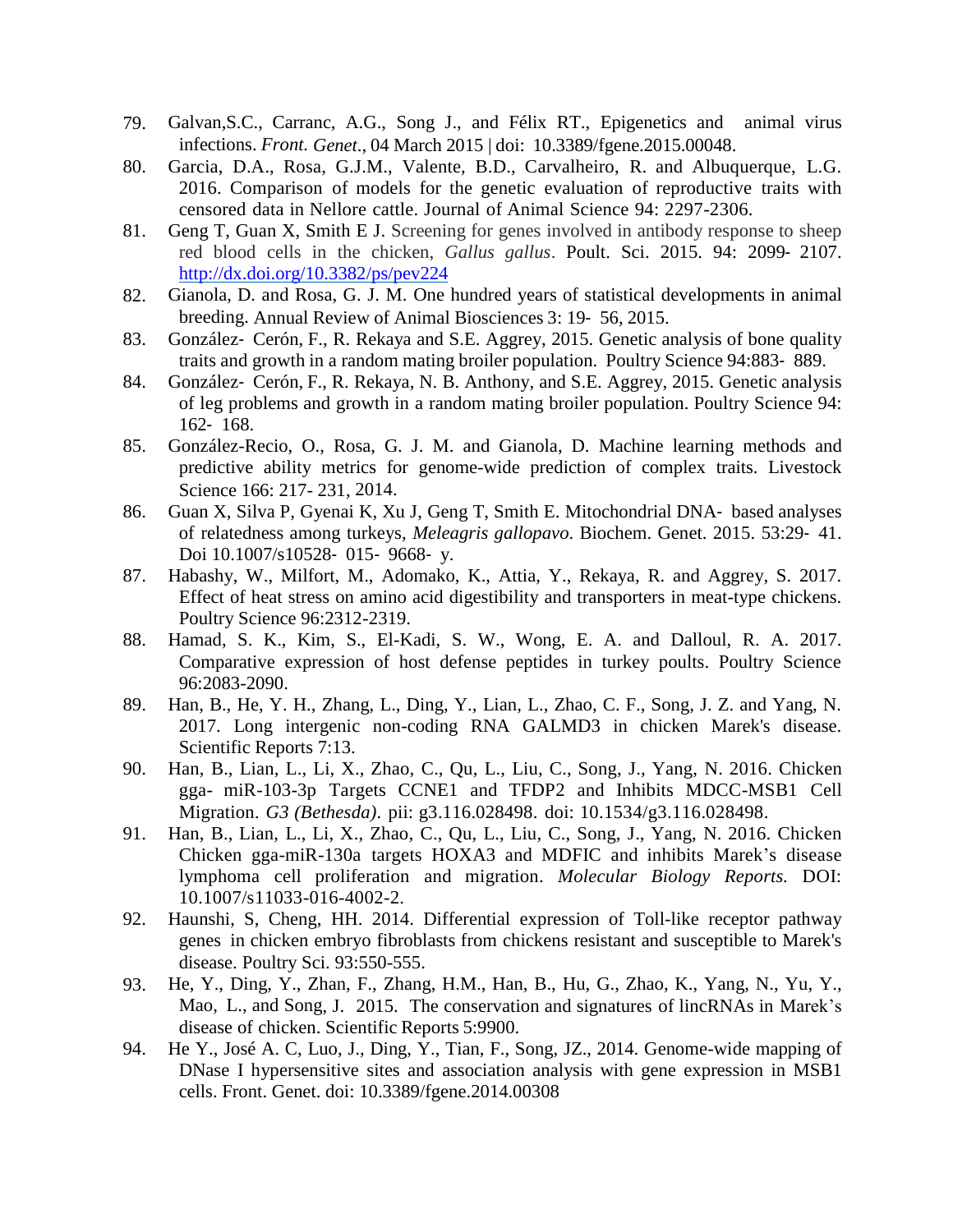- 95. Heidari, M, Fitzgerald, S, Zhang, HM. 2014. Marek's disease virus-induced transient cecal tonsil atrophy. Avian Dis. 58:262-270.
- 96. Heidaritabar M, Vereijken A, Muir WM, Meuwissen T, Cheng HH, Megens HJ, Groenen M, Bastiaansen JWM. 2014. Systematic differences in the response of genetic variation to pedigree and genome based selection methods. Heredity 113, 503-513.
- 97. Heidaritabar, M., Wolc, A., Arango, J., Zeng, J., Settar, P., Fulton, J.E., O'Sullivan, N.P., Bastiaansen, J.W., Fernando, R.L., Garrick, D.J. and Dekkers, J.C., 2016. Impact of fitting dominance and additive effects on accuracy of genomic prediction of breeding values in layers. *Journal of Animal Breeding and Genetics*, *133*(5), pp.334- 346.
- 98. Hildebrandt, E., Dunn, J.R., and Cheng. H.H. 2015. Addition of a UL5 helicase- primase subunit point mutation eliminates bursal- thymic atrophy of Marek's disease virus ∆Meq recombinant virus but reduces vaccinal protection. Avian Path. 44:254‐ 258.
- 99. Hildebrandt, E., Dunn, J.R., and Cheng. H.H. 2015. Characterizing in vivo stability and potential interactions of a UL5 helicase‐ primase mutation previously shown to reduce virulence and in vivo replication of Marek's disease virus. Virus Res.  $203:1 - 3$ .
- 100. Hildebrandt, E., Dunn, J.R., and Cheng. H.H. 2015. The Mut UL5‐ I682R Marek's disease virus with a single nucleotide mutation within the helicase‐ primase subunit gene not only reduces virulence, but also provides partial vaccinal protection against Marek's disease. Avian Diseases 59:94-97.
- 101. Hildebrandt, E., Dunn, J.R., Niikura, M., and Cheng. H.H. 2015. Mutations within ICP4 acquired during in vitro attenuation do not alter virulence of recombinant Marek's disease viruses *in vivo*. Virology Reports 5:10-18.
- 102. Hildebrandt, E, Dunn, J.R., Perumbakkam, S, Niikura, M, Cheng, HH. 2014. Characterizing the molecular basis of attenuation of Marek's disease virus via in vitro serial passage identifies de novo mutations in the helicase-primase subunit gene UL5 and other candidates associated with reduced virulence. J. Virology 88:6232-6242.
- 103. Hu, Y., Morota, G., Rosa, G. J. M. and Gianola, D. Prediction of plant height in Arabidopsis thaliana using DNA methylation data. Genetics 201: 779‐ 793, 2015.
- 104. Hu, Y., Rosa, G. J. M. and Gianola, D. A GWAS assessment of the contribution of genomic imprinting to the variation of body mass index in mice. BMC Genomics 16: 576, 2015.
- 105. Hu, Y., Rosa, G. J.M. and Gianola, D. 2016. Incorporating parent‑ of‑ origin effects in whole‑ genome prediction of complex traits. Genetics Selection Evolution 48:34.
- 106. Huang, X. Zhang, L. Zuo, Q. Shi, Q. Li, D. Tan, B. Zhang, Y. Song, JZ. and Li, B. 2014 Research on Establishing Chicken Embryonic Stem Cell Line by pEGFP- hTERT Transfection. Acta Veterinaria et Zootechnica Sinica. 2014, 45(8) doi:10.11843/j.issn.0366-6964. 2014. 08.001
- 107. Inoue, K., Valente, B. D., Shoji, N., Honda, T., Oyama, K. and Rosa, G. J. M. 2016. Inferring phenotypic causal structures among meat quality traits and the application of a structural equation model in Japanese Black cattle. Journal of Animal Science 94: 4133-4142.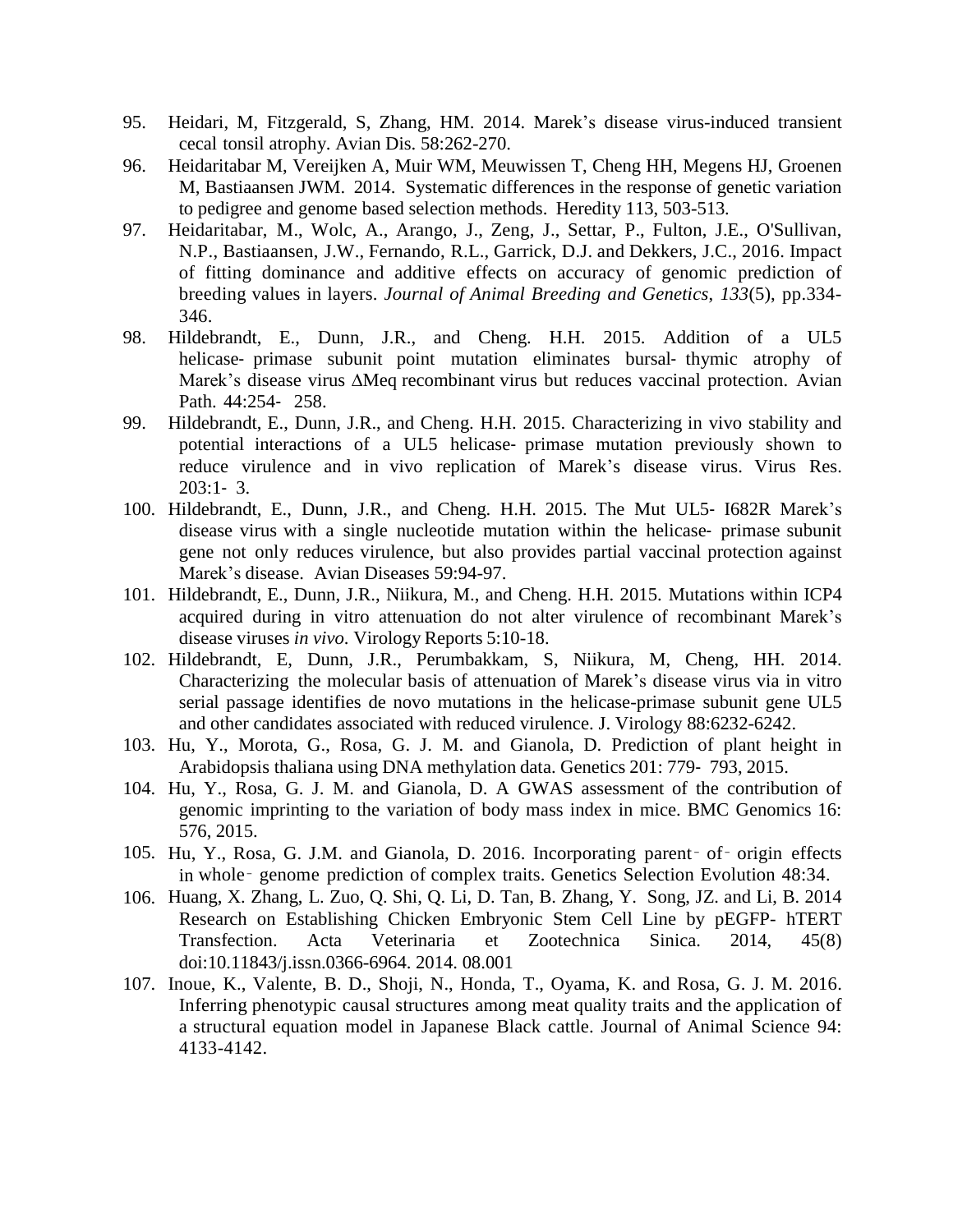- 108. Jang HM, Erf GF, Rowland KC, and Kong BW. Genome resequencing and bioinformatic analysis of SNP containing candidate genes in the autoimmune vitiligo Smyth line chicken model. BMC Genomics. 2014 Aug; 15:707.
- 109. Jastrebski, S. F., Lamont, S. J. and Schmidt, C. J. 2017. Chicken hepatic response to chronic heat stress using integrated transcriptome and metabolome analysis. Plos One 12:15.
- 110. Jayanthi S, Kang SW, Bingham D, Tessaro BA, Kumar TKS, Kuenzel WJ. Identification of antagonists to the vasotocin receptor subtype 4 (VT4R) involved in stress by molecular modeling and verification using anterior pituitary cells. 2014. J. Biomolecular Structure & Dynamics. 2014; 32:648-660. doi:10.1080/07391102.2013.787025.
- 111. Ji, B., Middleton, J.L., Ernest, B., Saxton, A.M., Lamont, S.J., Campagna, S. R., and Voy, B.H. 2014. Genetic leanness in domestic chickens is associated with evidence of increased fatty acid oxidation in white adipose tissue. Physiological Genomics 46: 315– 327.
- 112. Jia, X., Lin, H., Nie, Q, Zhang, X, and Lamont, S.J. 2016. A short insertion mutation disrupts genesis of miR-16 and causes increased body weight in domesticated chicken. Sci. Reports 6: article number 36433. doi:10.1038/srep36433.
- 113. Jia, X. Z., Nie, Q. H., Zhang, X. Q., Nolan, L. K. and Lamont, S. J. 2017. Novel MicroRNA Involved in Host Response to Avian Pathogenic Escherichia coli Identified by Deep Sequencing and Integration Analysis. Infection and Immunity 85:13.
- 114. Jin, L., Gao, D., Feng, T., Rawson, J., Luo, A. Tremblay J.A., Wedeken L, Ghazalli, N., Lopez, K., LeBon J., Walker, S., Quijano J., Choe, J., Li Z., Zerda, R., Jou, K., Miller M.M., Sander M., Riggs, A.D., and Ku, H.T. 2017. R-Spondin 1 activates canonical Wnt signaling and induces proliferation of Neurogenin 3-expressing endocrine progenitors in adult pancreatic organoids. *Submitted*.
- 115. Johnson AL, Lee J. Granulosa cell responsiveness to follicle stimulating hormone during early growth of hen ovarian follicles. Poultry Science, 2015; DOI: 10.3382/ps/pev318.
- 116. Johnson, PA, Stephens CS, Giles JR. The Domestic Chicken: Causes and Consequences of an Egg a Day. Poultry Science 2015 94(4):816.
- 117. José, A.C., He, Y., Li, Y., Erdman, R.A., Sontegard, T., and Song, J. 2016 Integrated metabolomic and transcriptome analyses reveal finishing forage affects metabolic pathways related to beef quality and animal welfare. *Scientific Reports Scientific Reports* | 6:25948 | DOI: 10.1038/srep25948.
- 118. José A. C., He, Y., Luo, J., Menendez, K.R., Tablante, T. L., Zhao, K., Paulson, J.N., Li, B., and Song, J. 2015 Methylome Analysis in Chickens Immunized with Infectious Laryngotracheitis Vaccine. *PLoS One* 10.1371/journal.pone.0100476.
- 119. Kang SW, Kuenzel WJ. Deep‐ brain photoreceptors(DBPs) involved in the photoperiodic gonadal response in an avian species, Gallus gallus. Gen. Comp. Endocrinol. 2015. 211:106-113., doi: 10.1016/j.ygen.2014.11.020.
- 120. Kang SW, Kuenzel WJ. Regulation of gene expression of vasotocin and corticotropinreleasing hormone receptors in the avian anterior pituitary by corticosterone. 2014; Gen. Comp. Endocrinol. 204:25-32.
- 121. Kaya, M., Preeyanon, L., Dodgson, J.B., and Cheng, H.H. 2016. Validation of alternative transcript splicing in chicken lines that differ in genetic resistance to Marek's disease. Anim. Biotech. 27:238-244.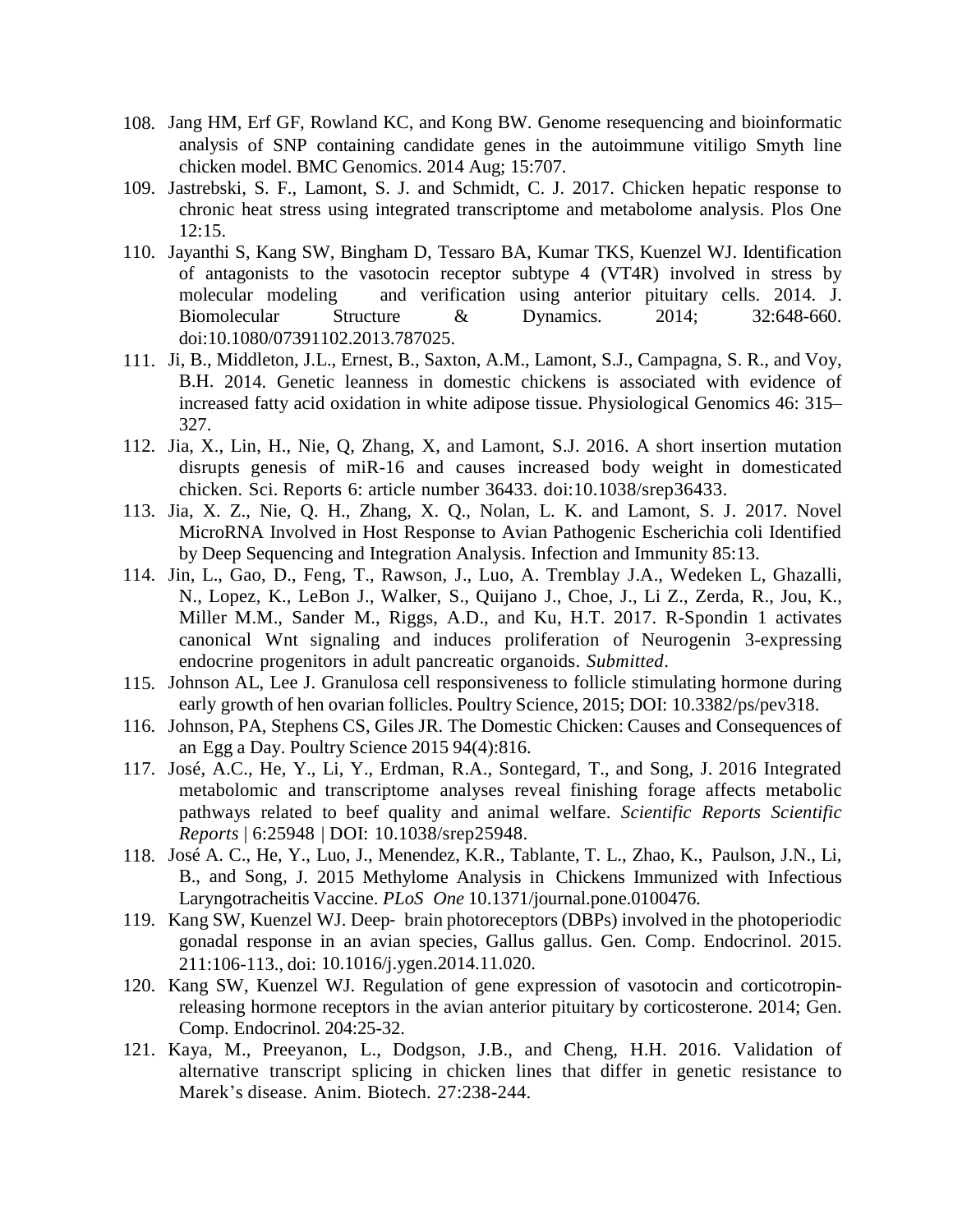- 122. Kim, D. and Johnson, A.L. 2016. Vasoactive Intestinal Peptide Promotes Differentiation and Clock Gene Expression in Granulosa Cells from Prehierarchal Follicles. Mol. Reprod. Develop., 83:455-463.
- 123. Kim, D., Lee, J. and Johnson, A.L. 2016. Expression of Vascular Endothelial Growth Factor and Angiopoietins during Hen Follicle Development. Gen. Comp. Endocrinol., 232: 25– 31.
- 124. Kim, DK, Lillehoj, HS, Jang, SI, Lee, SH, Hong, YH. Cheng, HH. Transcriptional profiles of host- pathogen responses to necrotic enteritis and differential regulation of immune genes in two inbreed chicken lines showing disparate disease susceptibility. PLoS One, in press.
- 125. Kim, T.H, H. Zhou. 2015. Functional Analysis of Chicken IRF7 in Response to dsRNA Analog Poly(I:C) by Integrating Overexpression and Knockdown: 10.1371/journal.pone.0133450
- 126. Kjaerup RM, Dalgaard TS, Norup LR, Goto RM, Miller MM, Sorensen P, Juul-Madsen HR. 2014. Transcription efficiency of different chicken mannose-binding lectin promoter alleles. *Immunogenetics* 66(12):737-742. PMID:25186068.
- 127. Kodambashi Emami, N., Golian, A., Rhoads, D. D. and Mesgaran, M. D. 2017. Interactive effects of temperature and dietary supplementation of arginine or guanidinoacetic acid on nutritional and physiological responses in male broiler chickens. British Poultry Science 58:87-94.
- 128. Koltes, J.E., Reecy, J.M., Lyons, E., McCarthy, F., Vaughn, M.W., Carson, J.P., Fritz-Waters, E., Williams, J. 2016. Bioinformatics resources for animal genomics using CyVerse cyberinfrastructure. Journal of Animal Science 94 (7supplement4), 33-34.
- 129. Kogut, M., C L Swaggerty, H I Chiang, K J Genovese, H He, H Zhou, R Arsenault. 2014. Critical role of glycogen synthase kinase-3β in regulating the avian heterophil response to Salmonella enterica serovar Enteritidis. Frontiers in Veterinary Science accepted.
- 130. Kong, B-W., J. Lee, W.G. Bottje, K .Lassiter, L.E. Gentles, Y.G. Chandra and D.N. Foster. 2013. Microarray analysis of early and late passage chicken embryo fibroblast. Poultry Science. 92(3):770-781.
- 131. Kong, B.W., Hudson, N., Lassiter K., Piekarski A., Dridi S., Reverter-Gomez, T., and Bottje, W.G. 2016. Proteomics of breast muscle tissue associated with the phenotypic expression of feed efficiency within pedigree male broiler line: I. Highlight on mitochondria. PLOS One. 11(5):e0155679.
- 132. Kong, B. W., Hudson, N., Seo, D., Lee, S., Khatri, B., Lassiter, K., Cook, D., Piekarski, A., Dridi, S., Anthony, N. and Bottje, W. 2017. RNA sequencing for global gene expression associated with muscle growth in a single male modern broiler line compared to a foundational Barred Plymouth Rock chicken line. BMC Genomics 18.
- 133. Krishnamoorthy S, Smith C, Al-Rubaye A, Wideman RF, Erf GF, Anthony NB, Rhoads, DD. 2014. A QTL for Ascites on Chromosome 9 in Broiler Chicken Lines. Poultry Science. 2014; 93:307– 317.
- 134. Krishna, S., Tarrant, K. J., Rhoads, D. D. and Anthony, N. B. 2017. Effects of a chromosome 9 quantitative trait locus for ascites on economically important traits in broilers. Poultry Science 96:3039-3042.
- 135. Kropp, J., Carrillo, J. A., Namous, H., Daniels, A., Salih, S. M., Song, J. Z. and Khatib, H. 2017. Male fertility status is associated with DNA methylation signatures in sperm and transcriptomic profiles of bovine preimplantation embryos. Bmc Genomics 18:15.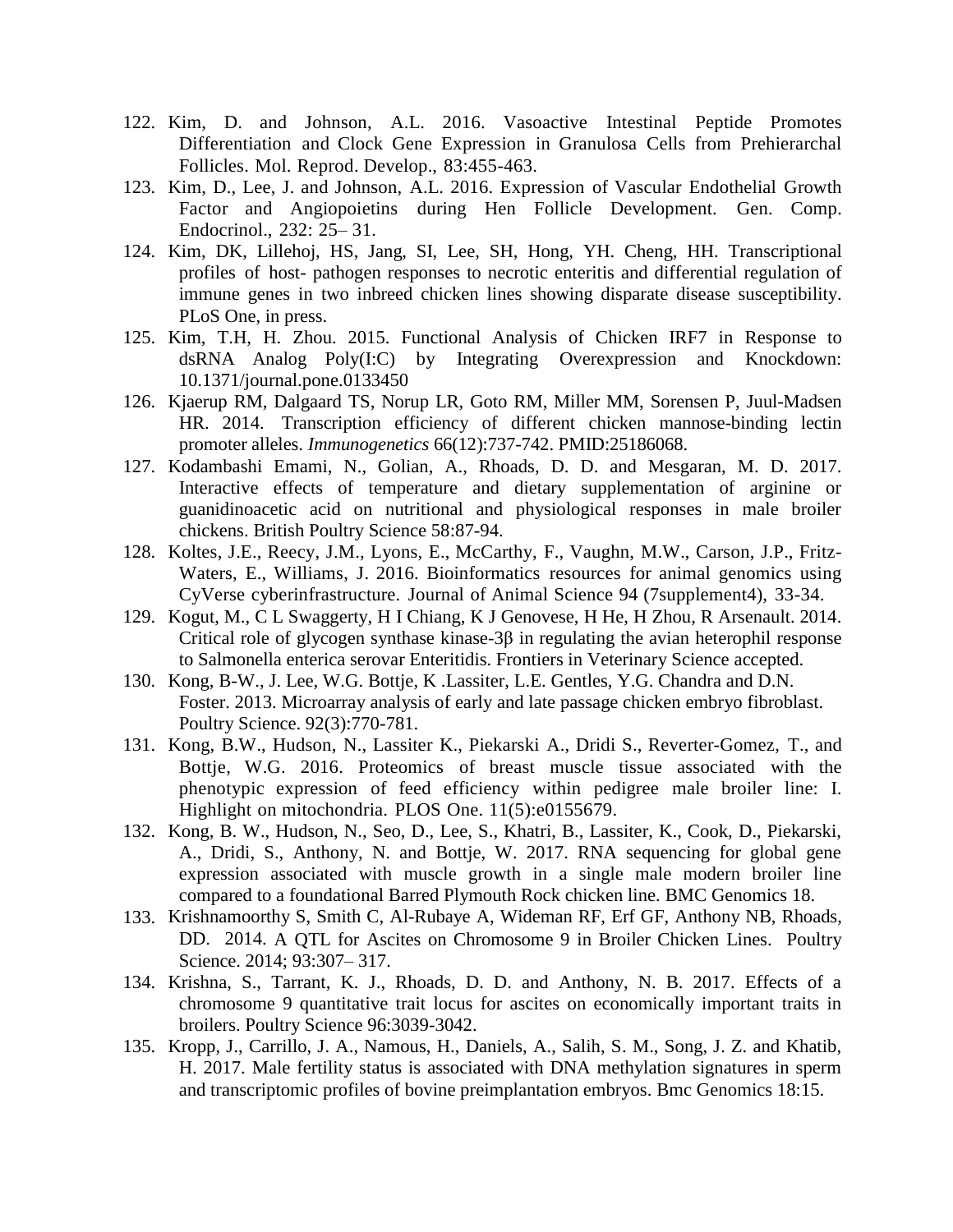- 136. Kuenzel,W.J., S.W. Kang, and A. Jurkevich. 2013. Neuroendocrine regulation of stress in birds with an emphasis on vasotocin receptors (VTS). General Comparative Endocrinology 190:18-23.
- 137. Kuenzel WJ, Kang SW, and Zhou ZJ. 2015. Exploring avian deep‐ brain photoreceptors and their role in activating the neuroendocrine regulation of gonadal development. Poultry Sci. 2015. 94:786‐ 798., doi: 10.3382/ps. 2014‐ 04370.
- 138. Kuenzel WJ. Research advances made in the avian brain and their relevance to poultry scientists. Poultry Science. 2014; (online: dx.doi.org/10.3382/ps. 2014-04408).
- 139. Kuenzel, W.J., Hancock, M, Nagarajan, G., Aman, N.A., and Kang, S.W. 2016. Central effect of vasotocin 4 receptor (VT4R/V1aR) antagonists on the stress response and food intake in chicks given neuropeptide Y (NPY). Neurosci. Letters 620:57-61.
- 140. Kulkarni, G. and H.M. Zhang, 2015. Evaluation of reproductive characteristics of 21 highly inbred lines of White Leghorns divergently selected for or segregating in tumor resistance. Open J. Animal Sciences, 5:59‐ 70.
- 141. Kulkarni, G, Zhang, HM. 2014. Evaluation of reproductive characteristics of two highly inbred lines of White Leghorns divergently selected for tumor resistance and a series of inbred recombinant congenic strains derived from the two genetic lines. Open J. Animal Sci., in press
- 142. Kuttappan, V. A., Bottje, W., Ramnathan, R., Hartson, S. D., Coon, C. N., Kong, B. W., Owens, C. M., Vazquez-Anon, M. and Hargis, B. M. 2017. Proteomic analysis reveals changes in carbohydrate and protein metabolism associated with broiler breast myopathy. Poultry Science 96:2992-2999.
- 143. Lan, X., Hsieh, J.C.F., Schmidt, C.J., Zhu, Q, and Lamont, S.J. 2016. Liver transcriptome response to hyperthermic stress in three distinct chicken lines. BMC Genomics 17:955. DOI 10.1186/s12864-016-3291-0.
- 144. Lan, X., Wang, Y., Tian, K., Ye, F., Yin, H. D., Zhao, X. L., Xu, H. Y., Huang, Y., Liu, H. B., Hsieh, J. C. F., Lamont, S. J. and Zhu, Q. 2017. Integrated host and viral transcriptome analyses reveal pathology and inflammatory response mechanisms to ALV-J injection in SPF chickens. Scientific Reports 7:11.
- 145. Lassiter K, Dridi S, Piekarski A, Greene L, Hargis BM, Kong BW, and Bottje WG. Bioenergetics in chicken embryo fibroblast cells: Evidence of lower proton leak in spontaneously immortalized chicken embryo fibroblasts compared to young and senescent primary chicken embryo fibroblast cells. Comp Biochem Physiol A Mol Integr Physiol. 2014 Sep;175:115-23.
- 146. Lee, J., D.N. Foster, W.G. Bottje, L.E. Gentles and B-W. Kong. 2013. Establishment of an immortal chicken embryo liver derived cell line. Poultry Science. 92(6):1604-1612
- 147. Lee, J. A., and Aggrey, S. E., 2016. Transcriptomic differences in the avian mechanistic target of rapamycin (avTOR) pathway in a divergent line selected for feed efficiency in meat type chicken. Genetics and Molecular Research 15 (2): doi: 10.4238/gmr.15027120.
- 148. Lee, M.O., Andersson, L., Lamont, S.J., Chen, J., Womack, J.E. 2016. Duplication of defensin7 in Fayoumi chickens generated by gene conversion and homologous recombination. PNAS. doi/10.1073/pnas.1616948113.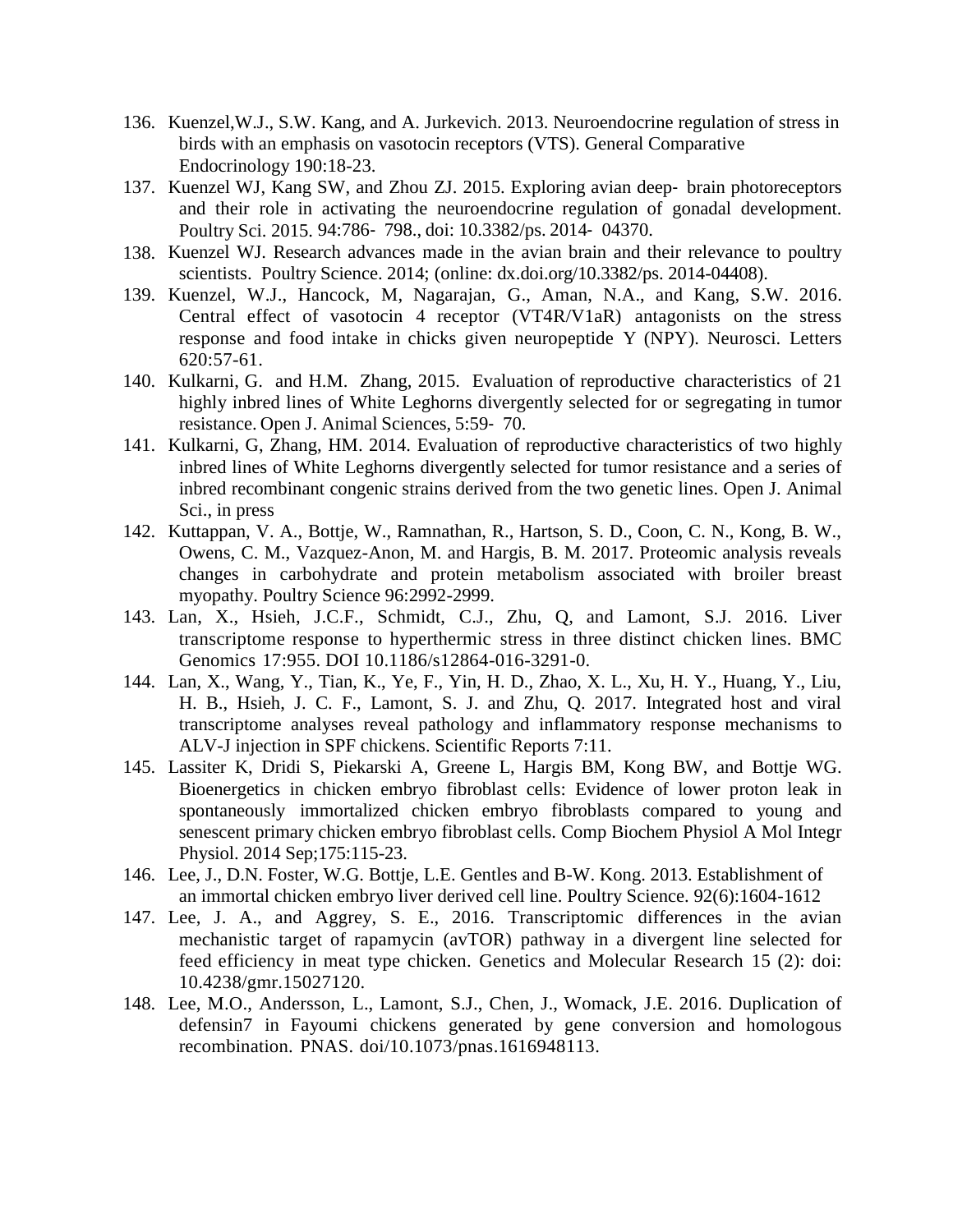- 149. Lee, S.H., Dong, X., Lillehoj, H.S., Lamont, S.J., Suo, X., Kim, D.K., Lee, K.-W., and Hong, Y.H. 2016. Comparing the immune responses of two genetically B-complex disparate Fayoumi chicken lines to *Eimeria tenella*. Brit. Poultry Sci. DOI:10.1080/00071668.2016.1141172
- 150. Lee, J, A. B. Karnuah, R. Rekaya, N.B. Anthony and S.E. Aggrey, 2015. Transcriptomics analysis to elucidate the molecular basis of feed efficiency in meat type chickens. Molecular Genetics and Genomics 290:1673-1682
- 151. Lee, L.F., K. Kreager, M. Heidari, H.M. Zhang, B. Lupiani, S.M. Reddy, and A. Fadly, 2013. Properties of a Meq-deleted rMd5 Marek's disease vaccine: protection against virulent MDV challenge and induction of lymphoid organ atrophy are simultaneously attenuated by serial passage in vitro. Avian Dis. 57(2S1):491-497.
- 152. Lee, L.F., M. Heidari, A. Sun, H.M. Zhang, B. Lupiani, and S. Reddy, 2013. Identification and in Vitro characterization of a Marek's disease virus encoded ribonucleotide reductase. Avian Dis. 76(2):178-187
- 153. Lee, M.O., Yang, E., Morisson, M., Vignal. A., Huang, Y.-Z., Cheng, H.H., Muir, W.M., Lamont, S.J., Lillehoj, H.S., Lee, S.H., and Womack, J.E. 2014. Mapping and genotypic analysis of NK- lysin gene in chicken. Genet. Sel. Evol.46: 43
- 154. Leif, A. et al. Zhou, H., The FAANG Consortium. 2015. Coordinated international action to accelerate genome‐ to‐ phenome with FAANG, the Functional Annotation of Animal Genomes project. Genome Biology 16:57. DOI: 10.1186/s13059‐ 015‐ 0622‐ 4
- 155. Li D, Ji Y, Wang F, Wang Y, Wang M, Zhang C, Zhang W, Lu Z, Sun C, Ahmed MF, He N, Jin K, Cheng S, Wang Y, He Y, Song J, Zhang Y, Li B. 2016. Regulation of crucial lncRNAs in differentiation of chicken embryonic stem cells to spermatogonia stem cells. *Anim Genet*. DOI: 10.1111/age.12510.
- 156. Li J, Li R, Wang Y, Hu X, Zhao Y, Li L, Feng C, Gu X, Liang F, Lamont S, Hu S, Zhou H, Li N. 2015. Genome-wide DNA methylome variation in two genetically distinct chicken lines using MethylC-seq. BMC Genomics, 16:851.
- 157. Li, H, Shang, H, Shu, D, Zhang, HM, Ji, J, Sun, B, Li, H, Xie, QM. 2014. Gga-miR-375 plays a key role in tumorigenesis post subgroup J avian leukosis infection. PLoS One 9:e90878.
- 158. Li, Xinjian, Lin, W., Chang, S., Zhao, P., Zhang, X., Liu, Y., Chen, W., Li, B., Shu, D., Zhang, H., Chen, F., and Xie, Q. 2016. Isolation, identification and evolution analysis of a novel subgroup of avian leukosis virus isolated from a local Chinese yellow broiler in South China. Arch.Virol. 161:2717-2725.
- 159. Liao, CT, Chen SY, Chen, WG, Liu, Y, Sun, BL, Li, HX, Zhang, HM, Qu, H, Wang, J, Shu, DM, Xie, QM. 2014. Single nucleotide polymorphism variants within *tva* and *tvb* receptor genes in Chinese chickens. Poult. Sci. 93:2482-2489.
- 160. Lillie, M., Sheng, Z. Y., Honaker, C. F., Dorshorst, B. J., Ashwell, C. M., Siegel, P. B. and Carlborg, O. 2017. Genome-wide standing variation facilitates long-term response to bidirectional selection for antibody response in chickens. Bmc Genomics 18:13.
- 161. Ling, A., Sumreddee, P., Hay, E., Rekaya, R. and Aggrey, S. 2017. Analysis of misclassified categorical responses. Journal of Animal Science 95:92-93.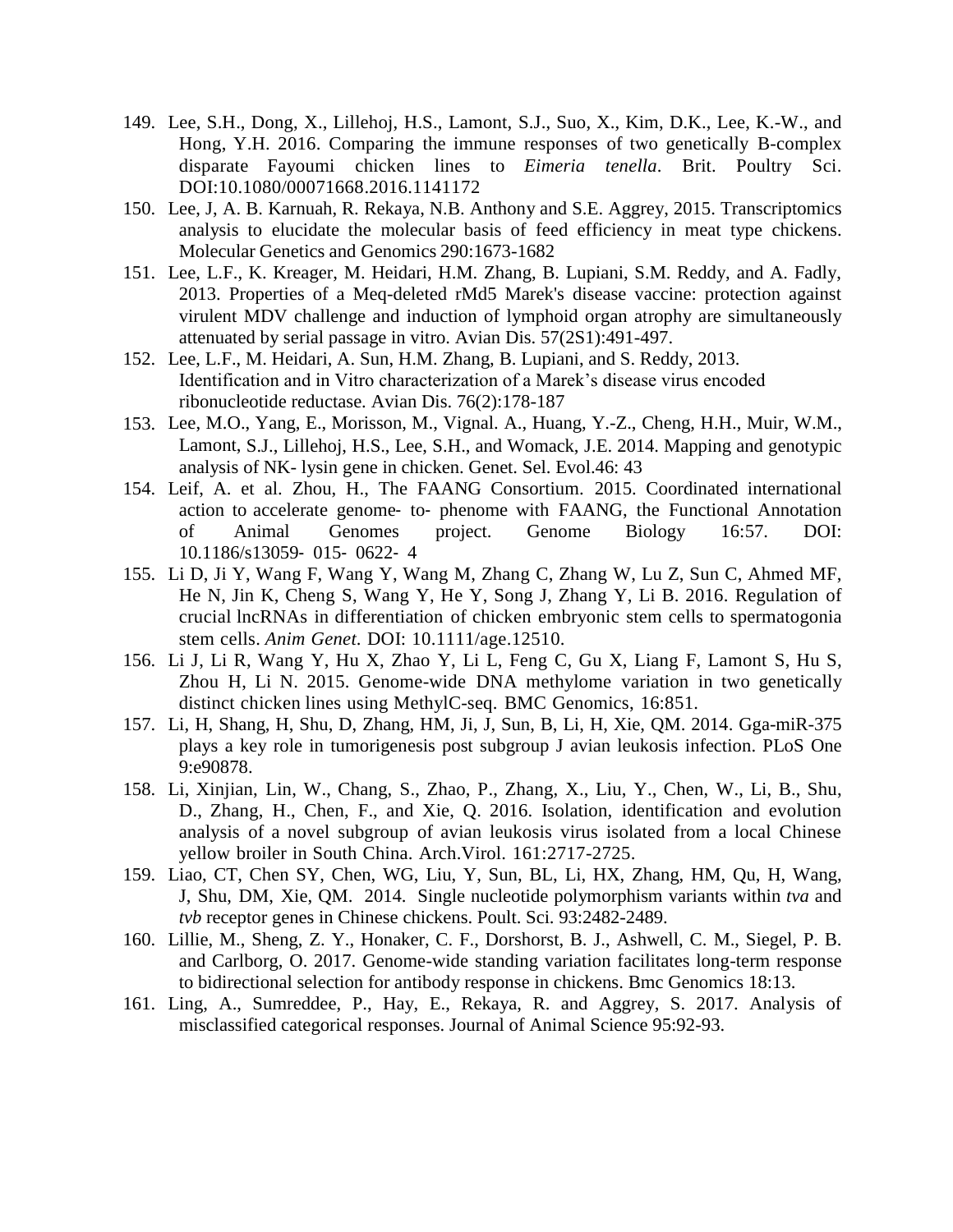- 162. Lo, C-L., Lossie, A.C., Liang, T., Liu, Y., Xuei, X., Lumeng, L., Zhou, F., Muir, W.M. 2016. High Resolution Genomic Scans Reveal Genetic Architecture Controlling Alcohol Preference in Bidirectionally Selected Rat Model. PLoS Genet 12(8): e1006178. doi:10.1371/
- 163. Luo, J., Carrillo, J.A., Menendez, K.R., Tablante, N.L., Zhao, K., and Song, JZ. 2014 Transcriptome analysis reveals an activation of MHC-I and MHC-II pathways in chicken trachea immunized with infectious laryngotracheitis virus vaccine. Poultry Science. 10.3382/ps.2013-03624.
- 164. Luo, J., S. Chang, H.M. Zhang, B. Li, J. Song, 2013. DNA methylation down-regulates EGFR expression in chicken. Avian Dis. 57(2S1):366-371.
- 165. Luo, J., Y. Yu, S. Chang, H.M. Zhang, J. Song. 2013. Genome-wide copy number variant analysis in inbred lines of chickens with different susceptibility to Marek's disease. Genes Genomes Gen. 3:217
- 166. Ma, M., Lin,R., Carrillo, J., Bhutani, M., Pathak, A., Ren, H., Li,Y., Song, J., Mao, L. *Δ*DNMT3B4‐ del Contributes to Aberrant DNA Methylation Patterns in Lung Tumorigenesis. *EBioMedicine* (2015), doi: 10.1016/j.ebiom.2015.09.002
- 167. Magnabosco, C. U., Lopes, F. B., Fragoso, R. C., Eifert, E. C., Valente, B. D., Rosa, G. J. M. and R. D. Sainz. 2016. Accuracy of genomic breeding values for meat tenderness in Polled Nellore cattle. Journal of Animal Science 94: 2752-2760.
- 168. Malila Y, Carr KM, Ernst CW, Velleman SG, Reed KM, Strasburg GM. Deep transcriptome sequencing reveals differences in global gene expression between normal and pale, soft and exudative (PSE) turkey meat. J Anim Sci. 2014 Mar;92(3):1250-60. doi: 10.2527/jas.2013- 7293. Epub 2014 Feb 4.
- 169. Mandal, R.K., Jiang, T., Al-Rubaye, A.A., Rhoads, D.D., Wideman, R.F., Zhao, J., Pevzner I, and Kwon, Y.M. 2016. An investigation into blood microbiota and its potential association with Bacterial Chondronecrosis with Osteomyelitis (BCO) in Broilers. Scientific Reports 6:25882. DOI 10.1038/srep25882.
- 170. Mao, W., T.J. Kim, and H.H. Cheng. 2013. Visualization of Marek's disease virus in vitro using enhanced green fluorescent protein fused with US10. Virus Genes 47:181- 183
- 171. McPherson, M.C., Cheng, H.H., and Delany, M.E. 2016. Marek's disease herpesvirus vaccines integrate into chicken host chromosomes yet lack a virus-host phenotype associated with oncogenic transformation. Vaccine 34:5554-5561.
- 172. McPherson, M.M., L. Gehlen, C.M. Robinson, and M. E. Delany. 2014. Comparative cytogenomics of poultry: mapping of single genes and repeat loci in the Japanese quail (*Coturnix japonica*) *Chromosome Research* 22:71-83. [http://link.springer.com/article/10.1007/s10577-014-9411-2](http://www.springer.com/alert/urltracking.do?id=L46f6aaaMe8d02bSab283c4)
- 173. Miller M.M., C.M. Robinson, J. Abernathy, R.M. Goto, M.K. Hamilton, H. Zhou, M.E. Delany. 2014. Mapping Genes to Chicken Microchromosome 16 and Discovery of Olfactory and Scavenger Receptor Genes Near the Major Histocompatibility Complex. Journal of Heredity 105(2):203-215
- 174. Miller M, C. Robinson, J. Abernathy, R. M. Goto, M. Hamilton, H. Zhou, and M. Delany. 2014. Mapping Genes to Chicken Microchromosome 16 and Discovery of Olfactory and Scavenger Receptor Genes near the Major Histocompatibility Complex. J. Heredity. 105(2):203-15. doi: 10.1093/jhered/est091.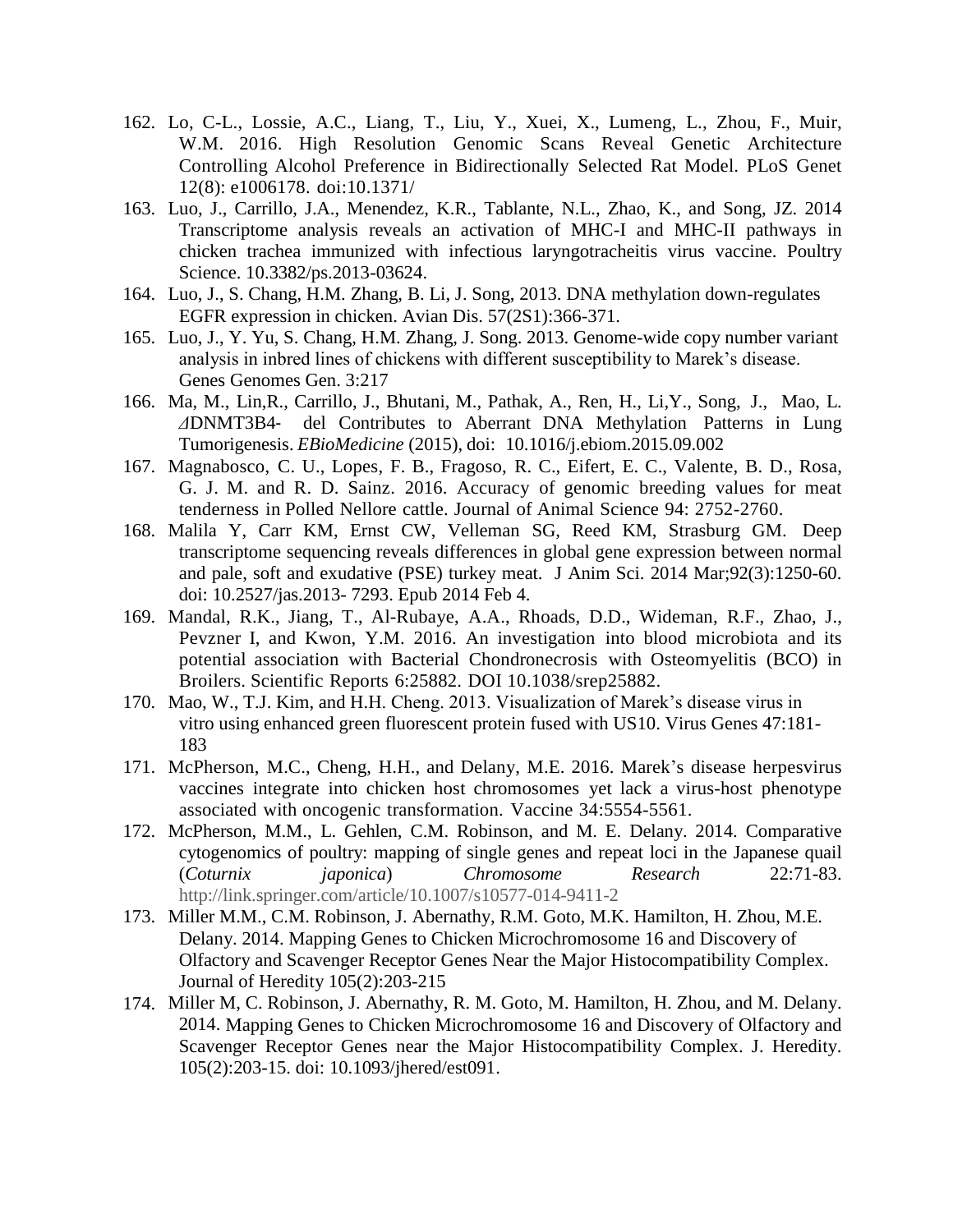- 175. Miska, KB, Fetterer, RH, and Wong, EA. The mRNA expression of amino acid transporters, aminopeptidase N, and the di- and tri-peptide transporter PepT1 in the embryo of the domesticated chicken (Gallus gallus) shows developmental regulation. Poult. Sci. 2014 93:2262-2270.
- 176. Miska KB, Fetterer RH, Wong EA. The mRNA expression of amino acid transporters, aminopeptidase, and the di‐ and tri‐ peptide transporter PepT1 in the intestine and liver of post‐ hatch broiler chicks. Poult. Sci. 2015. 94:1323‐ 1332.
- 177. Mitra, A., Luo, J., He, Y., Gu, Y., Zhang, H. Zhao, K., Cui, K. and Song, J. 2015 Histone modifications induced by MDV infection at early cytolytic and latency phases. *BMC Genomics* 13: 557. DOI 10.1186/s12864‐ 015‐ 1492‐ 6.
- 178. Mitra, A., Luo, J., He, Y., Gu, Y., Zhang, H.M., Zhao, K., Cui, K., and Song, J. 2015. Histone modifications induced by MDV infection at early cytolytic and latency phases. BMC Genomics 16:311.
- 179. Mocka, E. H., Stern, R. A., Fletcher, O. J., Anderson, K. E., Petitte, J. N. and Mozdziak, P. E. 2017. Chemoprevention of spontaneous ovarian cancer in the domestic hen. Poultry Science 96:1901-1909.
- 180. Mokhtari, M. S., Moradi Shahrbabak, M., Nejati Javaremi, A. and Rosa, G. J. M. 2016. Relationship between calving difficulty and fertility traits in first parity Iranian Holsteins under standard and recursive models. Journal of Animal Breeding and Genetics 133: 513-522.
- 181. Monson, M.S., Cardona, C.C., Coulombe, R.A., and Reed, K.M. 2016. Hepatic transcriptome responses of domestic and wild turkey embryos to aflatoxin B1. Toxins: Special issue entitled "Aflatoxins", Toxins 2016, 8(1), 16; doi:10.3390/toxins8010016.
- 182. Monson MS, Coulombe RA, and Reed, KM. 2015. Aflatoxicosis: Lessons from toxicity and responses to aflatoxin B1 in poultry. Agriculture; Special Edition on Nutritional Toxicology and Animal Nutrition, 5(3): 742‐ 777.
- 183. Monson MS, Settlage RE, McMahon KW, Mendoza KM, Rawal S, El-Nemazi HS, Coulombe RA Jr., Reed, KM. Response of the hepatic transcriptome to aflatoxin B1 in domestic turkey (Meleagris gallopavo). PLoS One. 2014 Jun 30;9(6):e100930. doi: 10.1371/journal.pone.0100930.
- 184. Monson MS, Settlage RE, Mendoza KM, Rawal S, El‐ Nezami HS, Coulombe RA Jr., and Reed, KM. 2015. Modulation of the spleen transcriptome in domestic turkey (Meleagris gallopavo) in response to aflatoxin B1 and probiotics. Immunogenetics, DOI 10.1007/s00251‐ 014‐ 0825‐ y.
- 185. Muir WM, Cheng WH, Croney C. 2014. Methods to address poultry robustness and welfare issues through breeding and associated ethical considerations. Frontiers in Genetics (IN PRESS).
- 186. Mutryn, M. F., E. M. Brannick, W. Fu, W. R. Lee, and B. Abasht. 2015. Characterization of a novel chicken muscle disorder through differential gene expression and pathway analysis using RNA‐ sequencing. BMC Genomics, 16.1, 399.
- 187. Mykles, D.L., Burnett, K.G., Durica, D.S., Joyce, B.L., McCarthy, F.M., Schmidt, C.J., Stillman, J.H. 2016. Resources and recommendations for using transcriptomics to address grand challenges in comparative biology. Integrative and Comparative Biology 56:1183-1191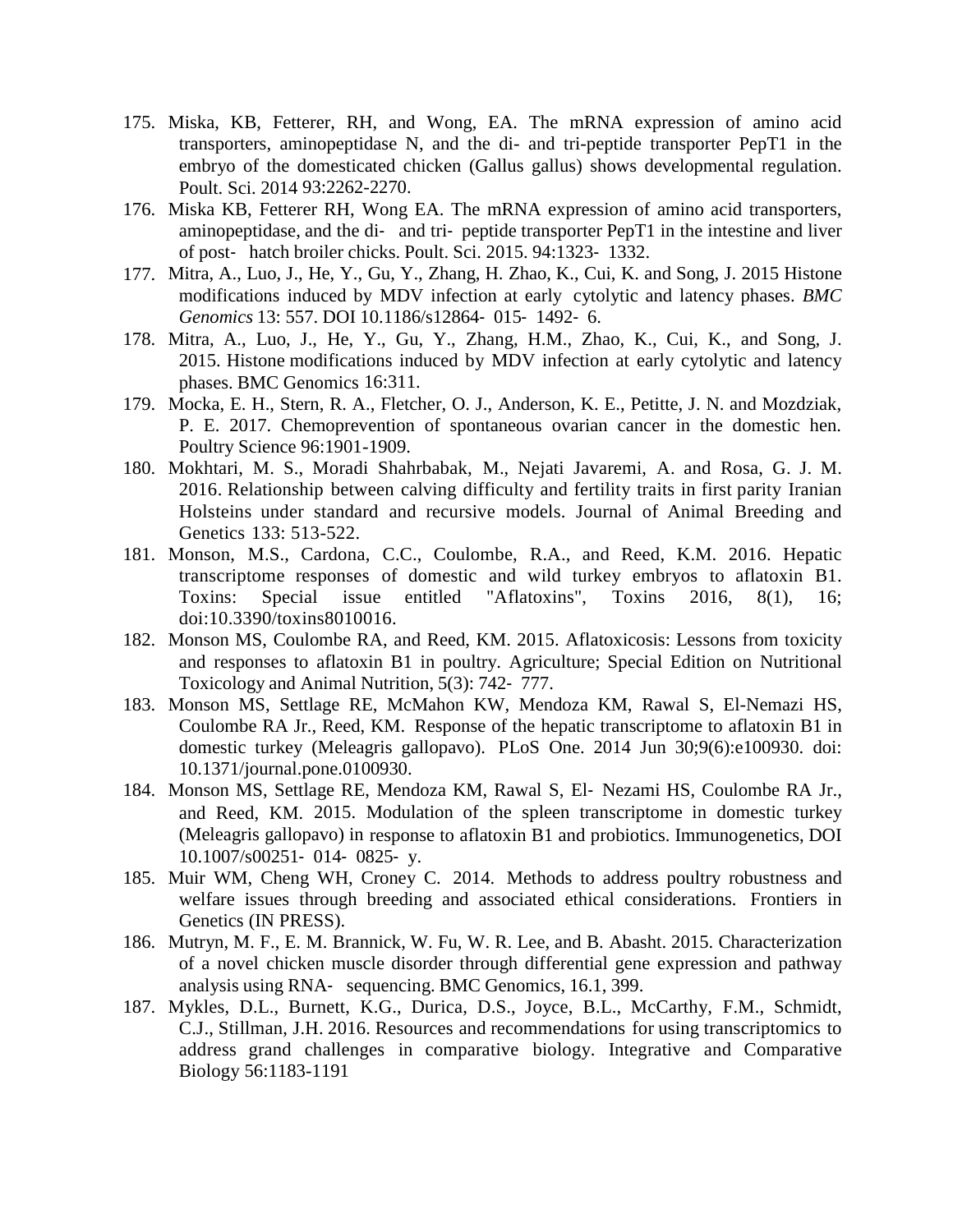- 188. Nagarajan, G., Jurkevich, A., Kang, S. W. and Kuenzel, W. J. 2017. Anatomical and functional implications of corticotrophin-releasing hormone neurones in a septal nucleus of the avian brain: an emphasis on glial-neuronal interaction via V1a receptors in vitro. Journal of Neuroendocrinology 29(7). doi: 10.1111/jne.12494.
- 189. Nagarajan, G, Jurkevich A, Kang SW, and Kuenzel WJ. 2016. Diencephalic and septal structures containing the avian vasotocin receptor (V1aR) involved in the regulation of food intake in chickens, *Gallus gallus*. Physiol. Behav. 164:268-276.
- 190. Nagarajan, G., Kang, S. W. and Kuenzel, W. J. 2017b. Functional evidence that the nucleus of the hippocampal commissure shows an earlier activation from a stressor than the paraventricular nucleus: Implication of an additional structural component of the avian hypothalamo-pituitary-adrenal axis. Neuroscience Letters 642:14-19.
- 191. Nagarajan G, Tessaro BA, Kang SW, Kuenzel WJ. Identification of arginine vasotocin (AVT) neurons activated by acute and chronic restraint stress in the avian septum and anterior diencephalon. 2014; Gen. Comp. Endocrinol. 202:59-68.
- 192. Nanduri B., Shack L.A., Rai A.N., Epperson W.B., Baumgartner W, Schmidt T.B., Edelmann M.J. 2016. Use of focused ultrasonication in activity-based profiling of deubiquitinating enzymes in tissue. Anal Biochem. Dec 15;515:9-13.
- 193. Narayanan LA, Edelmann MJ. 2014. Ubiquitination as an efficient molecular strategy employed in Salmonella infection. Front Immunol. Nov 25;5:558. doi: 10.3389/fimmu.2014.00558. eCollection 2014.
- 194. Nepomuceno AI, Muddiman DC, Petitte JN. Global Proteomic Analysis of Functional Compartments in Immature Avian Follicles Using Laser Microdissection Coupled to LC‐ MS/MS. J Proteome Res. 2015 Sep 4;14(9):3912‐ 23
- 195. Nepomuceno AI, Shao H, Jing K, Ma Y, Petitte JN, Idowu MO, Muddiman DC, Fang X, Hawkridge AM. In‐ depth LC‐ MS/MS analysis of the chicken ovarian cancer proteome reveals conserved and novel differentially regulated proteins in humans. Anal Bioanal Chem. 2015 Sep;407(22):6851‐ 63
- 196. Olojede, O. C., To, S. D. F., McDaniel, C. D. and Peebles, E. D. 2017. Effects of embryo temperature estimation methodology on the determination of eggshell conductance values in Ross 708 broiler hatching eggs with consideration given to eggshell pigmentation variation. Poultry Science 96:3138-3145.
- 197. Papah, M. B., Brannick, E. M., Schmidt, C. J. and Abasht, B. 2017. Evidence and role of phlebitis and lipid infiltration in the onset and pathogenesis of Wooden Breast Disease in modern broiler chickens. Avian pathology: journal of the W.V.P.A 46:623-643.
- 198. Peñagaricano, F., Valente, B. D., Steibel, J. P., Bates, R. O., Ernst, C. W., Khatib, H. and Rosa, G. J. M. Exploring causal networks underlying fat deposition and muscularity in pigs through the integration of phenotypic, genotypic and transcriptomic data. BMC Systems Biology 9: 58, 2015.
- 199. Peñagaricano, F., Valente, B. D., Steibel, J. P., Bates, R. O., Ernst, C. W., Khatib, H. and Rosa, G. J. M. Searching for causal networks involving latent variables in complex traits: Application to growth, carcass, and meat quality traits in pigs. Journal of Animal Science 93: 912‐ 919, 2015.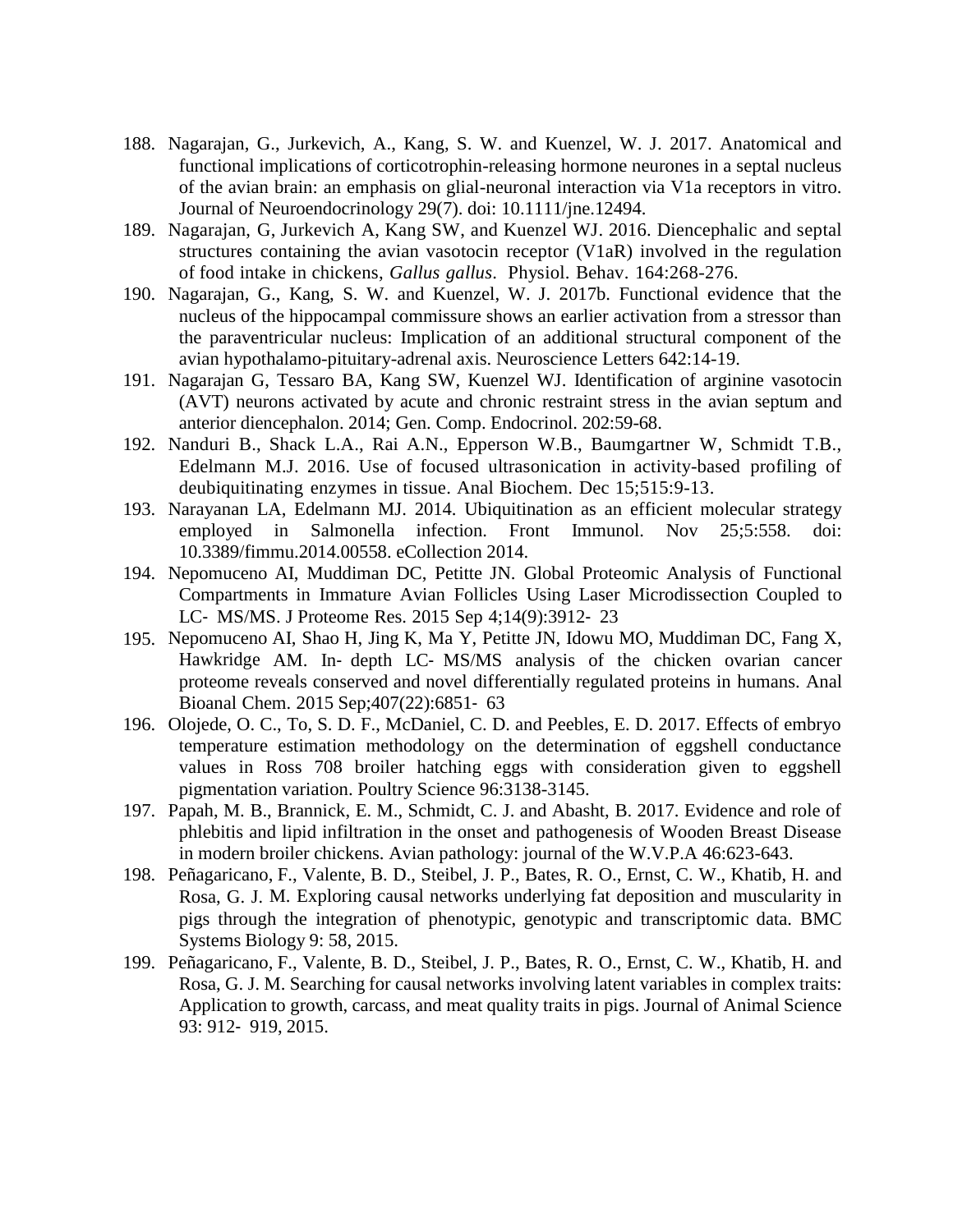- 200. Perumbakkam, S., Hunt, H.D., and Cheng, H.H. 2016. Differences in CD8αα and cecal microbiome community during proliferation and late cytolytic phases of Marek's disease virus infection are associated with genetic resistance to Marek's disease. FEMS Microbiol. Ecol. 92: (12): fiw188. doi: 10.1093/femsec/fiw188
- 201. Perumbakkam, S, Hunt, HD, Cheng, HH. 2014. Marek's disease virus influences the core gut microbiome of the chicken during the early and late phases of viral replication. FEMS Microbiol. Ecol. 90:300-312.
- 202. Perumbakkam, S., W.M. Muir, A. Black-Pyrkosz, R. Okimoto, and H.H. Cheng. 2013. Comparison and contrast of genes and biological pathways responding to Marek's disease virus infection using allele-specific expression and differential expression in broiler and layer chickens. BMC Genomics 14:64
- 203. Phongpa-Ngan, T., J. Jung, N.B. Anthony, A.B. Karnuah, J. Mulligan, S.E. Aggrey, and L. Wicker, 2014. Quality attributes muscle from broilers of an Arkansas randombred line varying in growth rates. Poultry Sci 93: 187-193.
- 204. Phongpa-Ngan, T., S. E. Aggrey, J. H. Mulligan and L. Wicker, 2014. Raman spectroscopy to assess water holding capacity in muscle from fast and slow growing broilers. Food Sci Technol. 57.696-700.
- 205. Piekarski AL, Kong BW, Lassiter K, Hargis BM, and Bottje WG. Cell bioenergetics in leghorn male hepatoma cells and immortalized chicken liver cells in response to 4 hydroxy 2-nonenal- induced oxidative stress. Poultry Science. 2014 Nov;93(11):2870- 2877.
- 206. Preeyanon, L., Brown, C.T., and Cheng, H.H. 2015. Transcriptome variation in response to Marek's disease virus acute infection. Cytogenet. Genome Res. 145:154‐ 163.
- 207. Pritchett, E. M., Lamont, S. J. and Schmidt, C. J. 2017. Transcriptomic changes throughout post-hatch development in Gallus gallus pituitary. Journal of Molecular Endocrinology 58:43-55.
- 208. Poole, D.H., Ocón-Grove, O.M., Johnson, A.L. 2016. Anti-Müllerian Hormone Receptor Type II Expression and Anti-Müllerian Hormone Activity in Granulosa Cells. Theriogenology, 86: (5): 1353-1360.
- 209. Rawal S, Bauer MM, Mendoza KM, El-Nezami H, Hall JR, Kim JR, Stevens JR, Reed KM, Coulombe, RA. Aflatoxicosis chemoprevention by probiotic Lactobacillius and lack of effect on the major histocompatibility complex. Res Vet Sci. 2014 pii: S0034- 5288(14)00170-2. doi: 10.1016/j.rvsc.2014.06.008.
- 210. Reed KM, Benoit B, Wang X, Greenshields M, Hughes C, Mendoza KM. Conserved MHC gene orthologs genetically map to the turkey MHC-B. Cytogenet Genome Res. 2014;144(1):31-8. doi: 10.1159/000366440. Epub 2014 Sep 23.
- 211. Reed, K. M., Mendoza, K. M., Abrahante, J. E., Barnes, N. E., Velleman, S. G. and Strasburg, G. M. 2017. Response of turkey muscle satellite cells to thermal challenge. I. transcriptome effects in proliferating cells. Bmc Genomics 18:15.
- 212. Reed, K.M., Mendoza, K.M., and Settlage, R.E. 2016. Targeted capture enrichment and sequencing identifies extensive nucleotide variation in the turkey MHC-B. Immunogentics, DOI 10.1007/s00251-015-0893-7.
- 213. Rekaya, R. and S.E. Aggrey, 2015. Genetics properties of residual feed intakes for maintenance and growth, and the implications of error measurement. Journal of Animal Science 93: 944‐ 948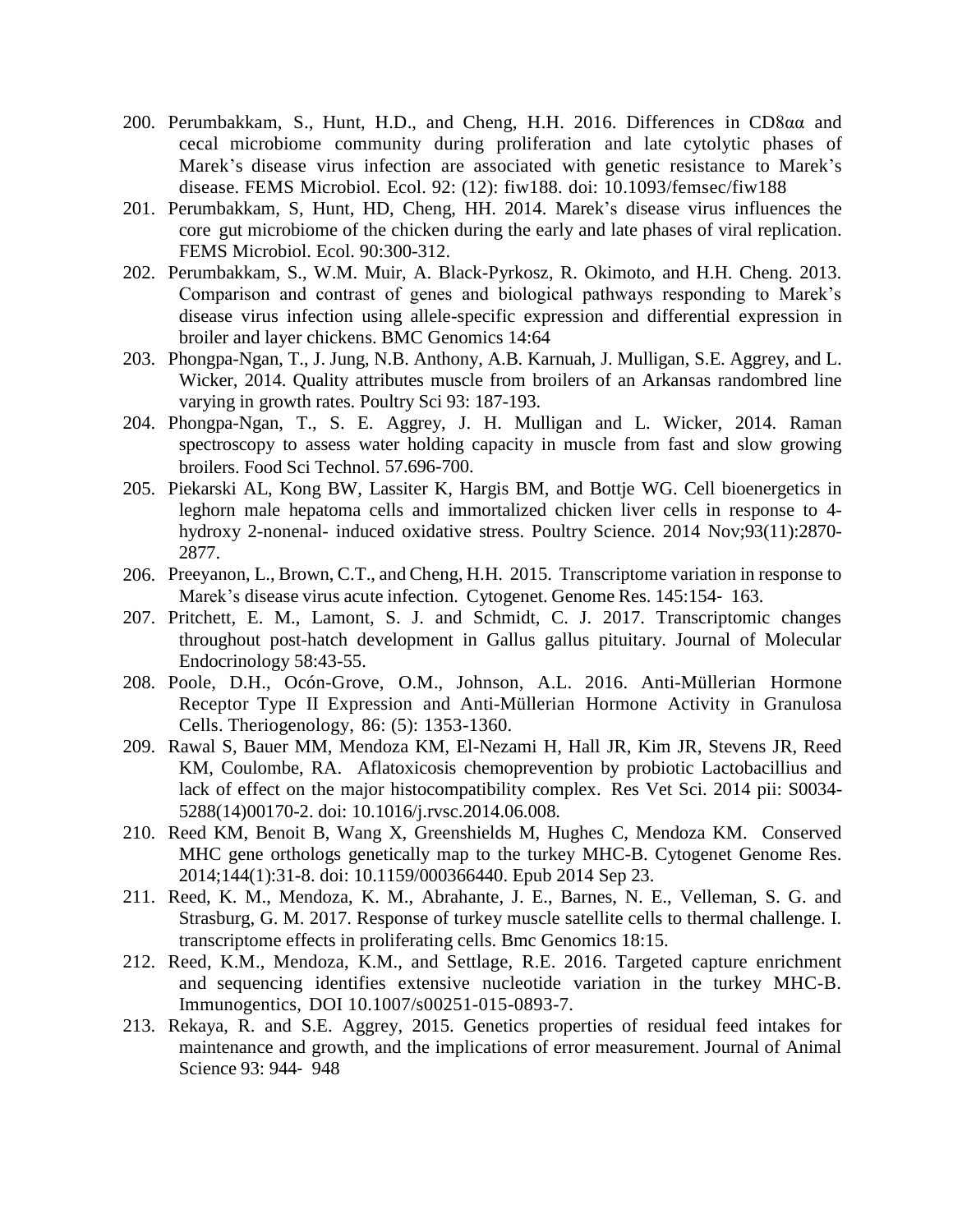- 214. Rekaya, R., Smith, S., Hay E.H., Farhart, N., and Aggrey, S. E., 2016. Analysis of binary responses with outcomes specific misclassification probability in genomewide association studies. The Application of Clinical Genetics: 9 169-177.
- 215. Resnyk, C., Carre, W., Wang, X., Porter, T., Simon, J., Le Bihan-Duval, E., Duclos, M., Aggrey, S. and Cogburn, L. 2017. Transcriptional analysis of abdominal fat in chickens divergently selected on bodyweight at two ages reveals novel mechanisms controlling adiposity: validating visceral adipose tissue as a dynamic endocrine and metabolic organ. Bmc Genomics 18.
- 216. Ribeiro, S., Eler, J. P., Pedrosa, V. B., Rosa, G. J. M., Ferraz, J. B. S. and Balieiro, J. C. C. Genotype x environment interaction for weaning weight in Nellore cattle using reaction norm analysis. Livestock Science 176: 40‐ 46, 2015.
- 217. Robinson, C.M., H.H. Cheng, and M.E. Delany. 2014. Marek's disease virus and chicken host genome interactions. Viral genome integration occurs early post-infection and over a timeframe associated with latency, yet integration alone is not sufficient for cellular transformation. *Cytogenetic and Genome Research*. 144:142-154
- 218. Robinson, CM, Cheng, HH, Delany, ME. Marek's disease virus and chicken host genome interactions: Viral genome integration occurs early post-infection and over a timeframe associated with latency, yet integration alone is not sufficient for cellular transformation. Cytogen. Genome Res., in press.
- 219. Rodriguez GC, Barnes HJ, Anderson KE, Whitaker RS, Berchuck A, Petitte JN, Lancaster JM, Wenham RM, Turbov JM, Day R, Maxwell GL, Carver DK. 2013. Evidence of a Chemopreventive Effect of Progestin Unrelated to Ovulation on Reproductive Tract Cancers in the Egg-laying Hen. Cancer Prevention Research (Phila). 16(12): 1283-1292 (Cover article).
- 220. Savegnago, R. P., Nascimento, G. B., Rosa, G. J. M., Carneiro, R. L. R., Sesana, R. C., El Faro, L. and Munari, D. P. 2016. Cluster analyses to explore the genetic curve pattern for milk yield of Holstein. Livestock Science 183: 28-32.
- 221. Schmid, M., J. Smith, D. W. Burt, B. L. Aken, P. B. Antin, A. L. Archibald, C. Ashwell, P. J. Blackshear, C. Boschiero, C. T. Brown, S. C. Burgess, H. H. Cheng, W. Chow, D. J. Coble, A. Cooksey, R. P. M. A. Crooijmans, J. Damas, R. V. N. Davis, D. J. de Koning, M. E. Delany, T. Derrien, T. T. Desta, I. C. Dunn, M. Dunn, H. Ellegren, L. Eöry, I. Erb, M. Farré, M. Fasold, D. Fleming, P. Flicek, K. E. Fowler, L. Frésard, D. P. Froman, V. Garceau, P. P. Gardner, A. A. Gheyas, D. K. Griffin, M. A. M. Groenen, T. Haaf, O. Hanotte, A. Hart, J. Häsler, S. B. Hedges, J. Hertel, K. Howe, A. Hubbard, D. A. Hume, P. Kaiser, D. Kedra, S. J. Kemp, C. Klopp, K. E. Kniel, R. Kuo, S. Lagarrigue, S. J. Lamont, D. M. Larkin, R. A. Lawal, S. M. Markland, F. McCarthy, H. A. McCormack, M. C. McPherson, A. Motegi, S. A. Muljo, A. Münsterberg, R. Nag, I. Nanda, M. Neuberger, A. Nitsche, C. Notredame, H. Noyes, R. O''Connor, E. A. O''Hare, A. J. Oler, S. C. Ommeh, H. Pais, M. Persia, F. Pitel, L. Preeyanon, P. Prieto Barja, E. M. Pritchett, D. D. Rhoads, C. M. Robinson, M. N. Romanov, M. Rothschild, P. F. Roux, C. J. Schmidt, A. S. Schneider, M. Schwartz, S. M. Searle, M. A. Skinner, C. A. Smith, P. F. Stadler, T. E. Steeves, C. Steinlein, L. Sun, M. Takata, I. Ulitsky, Q. Wang, Y. Wang, W. C. Warren, J. M. D. Wood, D. Wragg and H. Zhou. Third Report on Chicken Genes and Chromosomes 2015. Cytogenetic and Genome Research 2015. 145(2): 79‐ 180.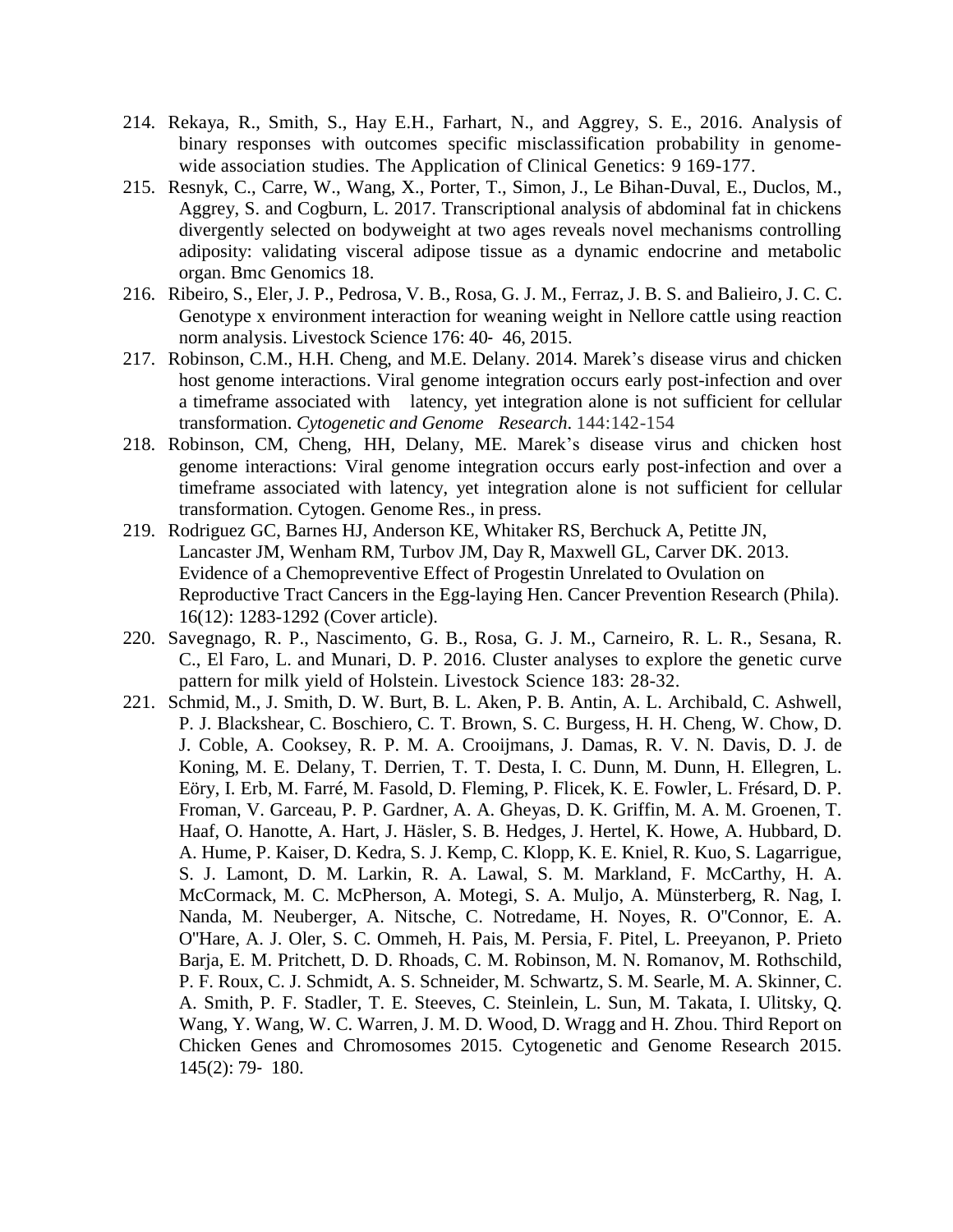- 222. Schmidt MA, Parrott, WA, Hildebrand, DF, Berg RH, McCarthy F, Pendarvis K and Herman EM (2014). Transgenic soybean seeds accumulating beta-carotene exhibit the collateral enhancements of high oleate and high protein content traits. Plant Biotechnol J. 2014 Nov 14. doi: 10.1111/pbi.12286.
- 223. Schmidt, C.J., Pritchett, E.M., Sun, L., Davis, R.V.N., Hubbard, A., Kniel, K.E., Markland, S.M, Wang, Q., Ashwell, C., Persia, M., Rothschild, M.F., Lamont, S.J, 2015. RNA‐ seq: primary cells, cell lines and heat stress. Cytogenet Genome Res. doi: <http://dx.doi.org/10.1101/013979>
- 224. Schock, E.N., C.‐ F. Chang, J. N. Struve, J. Chang, M. E. Delany and S.A. Brugmann. 2015. Using the avian mutant  $talpha^2$  as a disease model for understanding the oral‐ facial phenotypes of oral‐ facial‐ digital syndrome. *Disease Models & Mechanisms* 8:855‐ 866.
- 225. Selvam R, Jurkevich A, Kuenzel WJ. Distribution of the vasotocin type four receptor (VT4R) throughout the brain of the chicken, Gallus gallus. J. Comp. Neurol. 2015. 523:335‐ 358., doi: 10.1002/cne.2014.23684.
- 226. Shang, S. Xie, Q. Duan, JR. Ernst C. Fulton, JE. O'Sullivan, N. Song, JZ. Zhang, H. 2014 Host genetic resistance to Marek's disease sustains HVT protective efficacy comparable to CVI988/Rispens in both experimental and commercial lines of chickens. Vaccine. 02/2014; DOI:10.1016/j.vaccine.2014.01.092
- 227. Sharafeldin TA, Mor SK, Sobhy NM, Xing Z, Reed KM, Goyal SM, and Porter RE. 2015. A newly emergent turkey arthritis/tenosynovitis reovirus shows dominant enteric tropism and induces effective antiviral and T helper‐ 1 responses. PLoS ONE, DOI:10.1371/journal.pone.0144085.
- 228. Shi S, Shen Y, Zhao Z, Hou Z, Yang Y, Zhou H, Zou J, Guo Y. 2014. Integrative analysis of transcriptomic and metabolomic profiling of ascites syndrome in broiler chickens induced by low temperature. Mol Biosyst. 10(11):2984‐ 93. doi: 10.1039/c4mb00360h.
- 229. Slawinska, A., Hsieh, J. C.-F., Schmidt, C., and Lamont, S.J. 2016. Heat stress and lipopolysaccharide stimulation of chicken HD11 cell line activates expression of distinct sets of genes. PLOS ONE. DOI:10.1371/journal.pone.0164575
- 230. Smith, J., Burt. D.W., and the Avian RNAseq Consortium. 2014. The Avian RNAseq Consortium: a community effort to annotate the chicken genome. Cytogenet Genome Res. doi: <http://dx.doi.org/10.1101/012559>
- 231. Steele,L.D., B.Coates, M.C.Valero, W.Sun, K.M.Seong, W.M.Muir, J.M.Clark, and B.R.Pittendrigh. 2015. Selective Sweep Analysis in the Genomes of the 91‐ R and 91‐ C Drosophila melanogaster Strains Reveals Few of the 'Usual Suspects' in Dichlorodiphenyltrichloroethane (DDT) Resistance. Plos One 10
- 232. Stephens, C.S., Johnson P.A. 2016. Bone Morphogenetic Protein 15 May Promote Follicle Selection in the Hen. General and Comparative Endocrinology 235:170-176.
- 233. Stephens, C.S., Johnson P.A. 2017. Occludin expression and regulation in small follicles of the layer and broiler breeder hen. General and Comparative Endocrinology, accepted.
- 234. Su, S., Dwyer, D.M., Miska, K.B. Fetterer, R.H. Jenkins, M.C., and Wong, E.A. 2017. Expression of avian beta-defensins in the intestine of *Eimeria*-challenged chickens. Poult Sci. (in press) <http://dx.doi.org/10.3382/ps/pew468>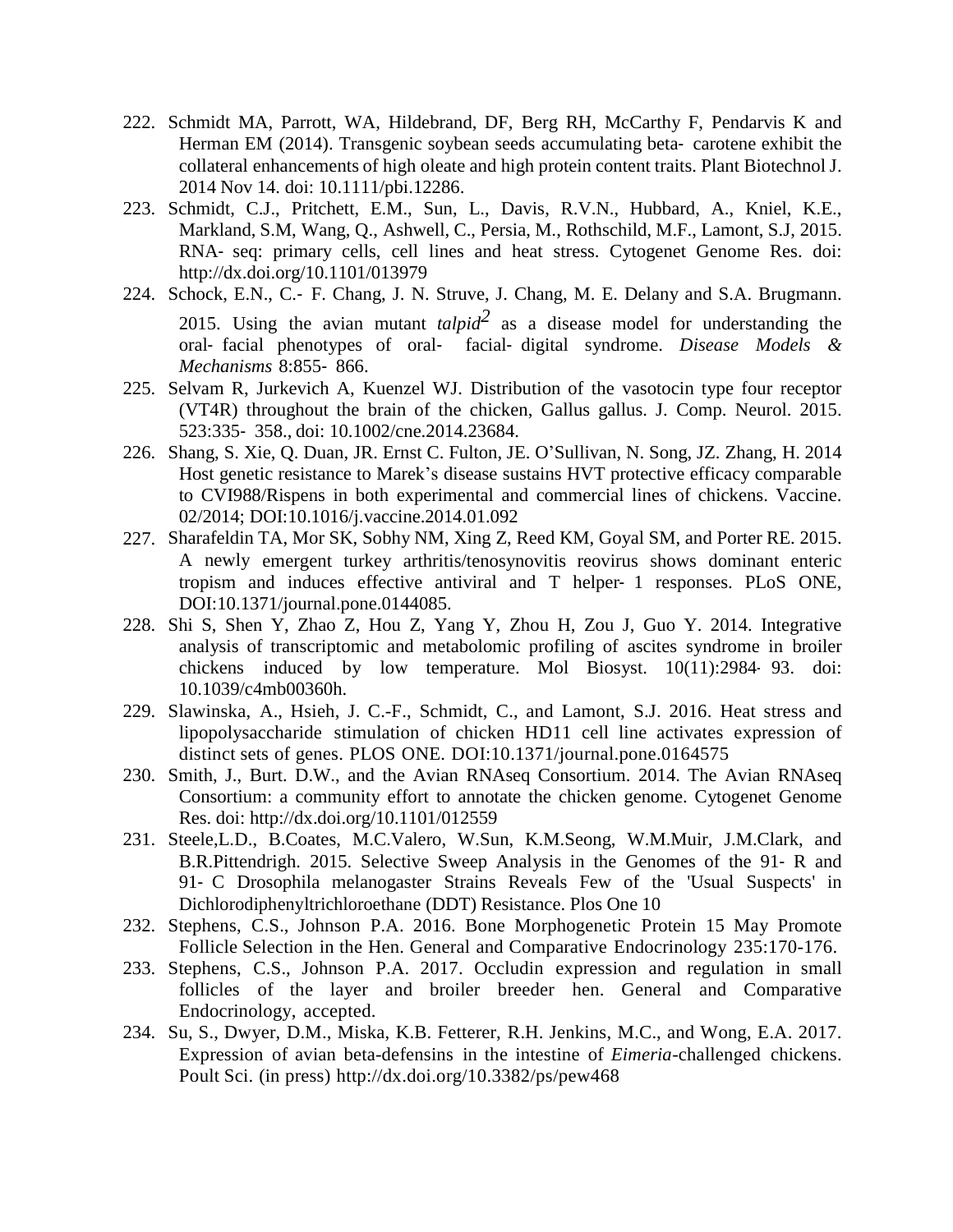- 235. Su, S, Miska, KB, Fetterer, RH, Jenkins, MC, and Wong, EA. Expression of digestive enzymes and nutrient transporters in Eimeria acervulina-challenged layers and broilers. Poult. Sci. 2014 93:1217-1226.
- 236. Su S, Miska KB, Fetterer RH, Jenkins MC, Wong EA. Expression of digestive enzymes and nutrient transporters in *Eimeria*‐ challenged broilers. Exp. Parasitol. 2015. 150:13‐ 21.
- 237. Subramaniam, S., J. Johnston, L. Preeyanon, C.T. Brown, H.J. Kung, and H. H. Cheng. 2013. Integrated analyses of genome-wide DNA occupancy and expression profiling identify key genes and pathways involved in cellular transformation by Marek's disease oncoprotein, Meq. J. Virology 87:9016-9029.
- 238. Subramaniam, S., L. Preeyanon, and H.H. Cheng. 2013. Transcriptional profiling of Meqdependent genes in Marek's disease resistant and susceptible inbred chicken lines. PLoS One 8:e78171
- 239. Sumreddee, P., Toghiani, S., Aggrey, S. and Rekaya, R. 2017. Joint genome-wide association analysis of continuous and discrete traits. Journal of Animal Science 95:104- 105.
- 240. Sun, H., Bi, R., Liu, P., Nolan, L.K., and Lamont, S.J. 2016. Combined analysis of primary lymphoid tissues' transcriptomic response to extra-intestinal Escherichia coli (ExPEC) infection. Dev Comp Immunol 57: 99-106.
- 241. Sun, A., L.F. Lee, O.A. Khan, M. Heidari, H.M. Zhang, B. Lupiani, and S. Reddy, 2013. Deletion of Marek's disease virus large subunit of ribonucleotide reductase impairs virus growth in Vitro and in Vivo. Avian Dis. 57(2S1):464-468.
- 242. Sun L, Lamont SJ, Cooksey AM, McCarthy F, Tudor CO, Vijay‐ Shanker K, DeRita RM, Rothschild M, Ashwell C, Persia ME, Schmidt CJ. Transcriptome response to heat stress in a chicken hepatocellular carcinoma cell line. Cell Stress Chaperones. 2015 Nov;20(6):939‐ 50. doi: 10.1007/s12192‐ 015‐ 0621‐ 0. Epub 2015 Aug 5.
- 243. Sun, H., Liu, P., Nolan, L.K., and Lamont, S.J. 2016.Thymus transcriptome reveals novel pathways in response to avian pathogenic *Escherichia coli* infection. Poultry Sci. doi: 10.3382/ps/pew202.
- 244. Tai, S. H. S., Hearn, C., Umthong, S., Agafitei, O., Cheng, H. H., Dunn, J. R. and Niikura, M. 2017. Expression of Marek's Disease Virus Oncoprotein Meq During Infection in the Natural Host. Virology 503:103-113.
- 245. Tai, S.H.S., Holz, C., Engstrom, M.D., Cheng, H.H., and Maes, R.K. 2016. In vitro characterization of felid herpesvirus 1 (FHV-1) mutants generated by recombineering in a recombinant BAC vector. Virus Res. 221:15-22.
- 246. Tarrant, K. J., Dey, S., Kinney, R., Anthony, N. B. and Rhoads, D. D. 2017. Multigenerational genome wide association studies identify chromosomal regions associated with ascites phenotype. Poultry Science 96:1544-1552.
- 247. Teague, K.D., Graham, L.E., Dunn, J.R., Cheng, H.H., Anthony, N., Latorre, J.D., Menconi, A., Wolfenden, R.E., Wolfenden, A.D., Mahaffey, B.D., Baxter, M., Hernandez-Velasco, X., Merion-Guzman, R., Bielka, L.R., Hargis, B.M., and Tellez, G. 2017. *In ovo* evaluation of FloraMax®-B11 on Marek´s disease HVT vaccine protective efficacy, hatchability, microbiota composition, morphometric analysis, and *Salmonella enteritidis* infection in broiler chickens. Poultry Sci, accepted.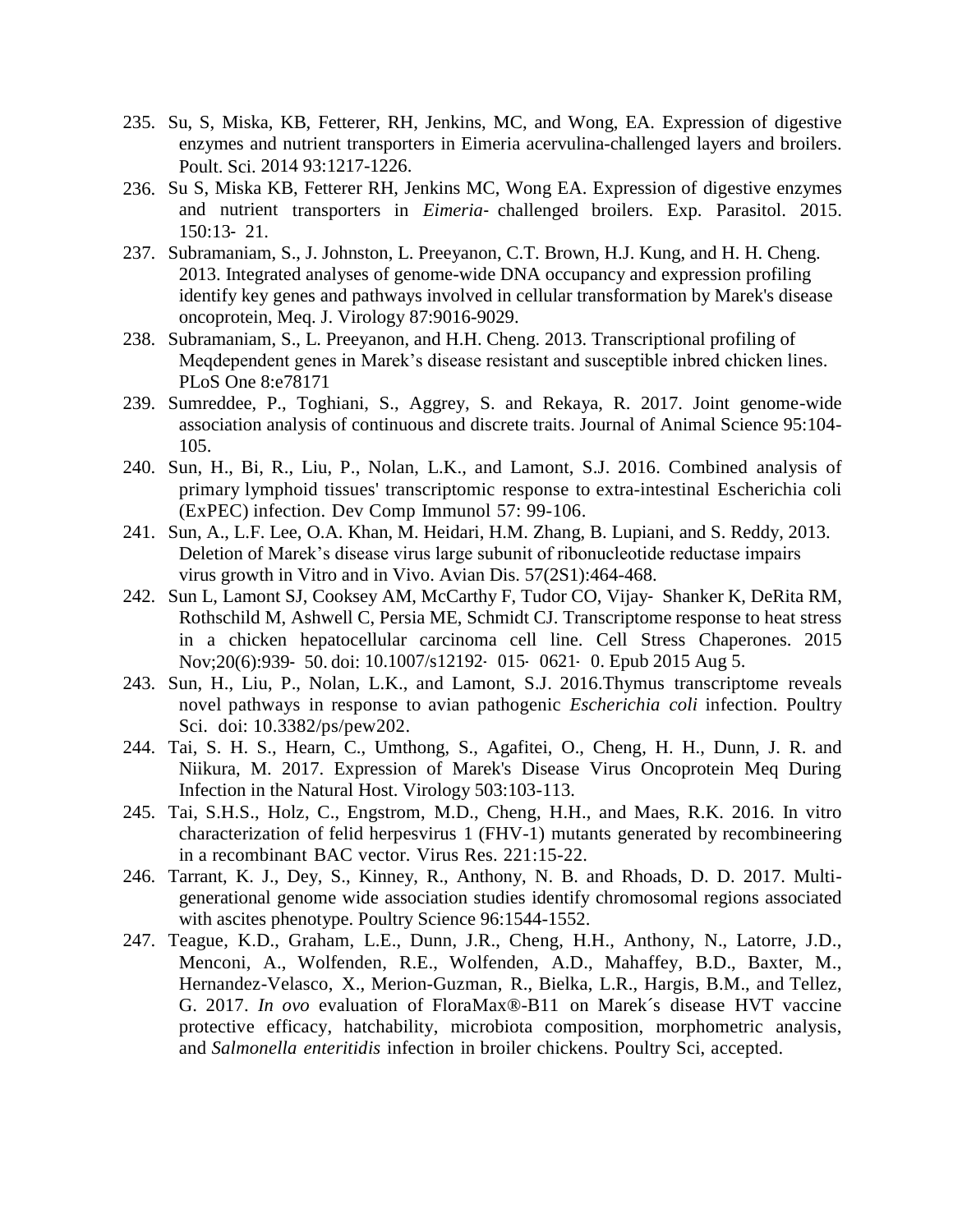- 248. The FAANG Consortium. 2015. Coordinated international action to accelerate genome‐ to‐ phenome with FAANG, the Functional Annotation of Animal Genomes project. Genome Biology 16:57.
- 249. Tian, F., F. Zhan, N.D. VanderKraats, J.F. Hiken, J.R. Edwards, H.M. Zhang, K. Zhao, J. Song. 2013. DNMT gene expression and methylome in Marek's disease resistant and susceptible chickens prior to and following infection by MDV. Epigenetics 8(4):431- 444.
- 250. Torchon, E., Ray, R., Hulver, M.W., McMillan, P., and Voy, B.H. 2016. Fasting rapidly increases fatty acid oxidation in white adipose tissue of young broiler chickens. Adipocyte. Vol 6. Issue 1. 33-39.
- 251. Toghiani, S., Aggrey, S.E., and Rekaya, R. 2016. Multi-generational imputation of SNP marker genotypes and accuracy of genomic selection. ANIMAL 10: 1077-1085.
- 252. Toghiani, S., Chang, L., Aggrey, S. and Rekaya, R. 2017. A hybrid of prioritized SNP and polygenetic effect method for implementation of genomic selection. Journal of Animal Science 95:92-92.
- 253. Torchon, E., Ray, R., Hulver, M. W., McMillan, R. P. and Voy, B. H. 2017. Fasting rapidly increases fatty acid oxidation in white adipose tissue of young broiler chickens. Adipocyte 6:33-39.
- 254. Tuggle, C.K., Giuffra, E., White, S.N., Clarke, L, Zhou, H., Ross, P.J., Acloque, H., Reecy, J.M., Archibald, A., Boichard, M., Chamberlain, A., Cheng, H., Crooijmans, R.P.M.A., Delany, M.E., Groenen, M.A.M., Bayes, B., Lunney, J.K., Plastow, G.S., Schmidt, C.J., Song, J., and Watson, M. 2016. GO-FAANG meeting: a Gathering On Functional Annotation of Animal Genomes. Animal Genetics 47:528-533.
- 255. Valente, B. D., Morota, G., Peñagaricano, F., Gianola, D., Weigel, K. A. and Rosa, G. J. M. The causal meaning of genomic predictors and how it affects the construction and comparison of genome‐ enabled selection models. Genetics 200: 483‐ 494, 2015.
- 256. Van Goor, A., Ashwell, C.M., Persia, M.E., Rothschild, M.F., Schmidt, C.J., and Lamont, S.J. 2016. Quantitative trait loci identified for blood chemistry components of an advanced intercross line of chickens under heat stress. BMC Genomics 17:287 DOI: 10.1186/s12864-016-2601-x.
- 257. Van Goor, A., Ashwell, C. M., Persia, M. E., Rothschild, M. F., Schmidt, C. J. and Lamont, S. J. 2017. Unique genetic responses revealed in RNA-seq of the spleen of chickens stimulated with lipopolysaccharide and short-term heat. Plos One 12:20.
- 258. Van Goor, A., Bolek, K.J., Ashwell, C.M., Persia, M.E., Rothschild, M.F., Schmidt, C.J., and Lamont, S.J. 2015. Identification of quantitative trait loci for body temperature, body weight, breast yield, and digestibility in an advanced intercross line of chickens under heat stress. Genet Select Evol. 2015, 47:96 DOI: 10.1186/s12711- 015- 0176- 7
- 259. Van Goor, A., Slawinska, A., Schmidt, C.J., and Lamont, S.J. 2016. Distinct functional responses to stressors of bone marrow derived dendritic cells from diverse inbred chicken lines. Dev. Comp. Immunol. 63: 96-110.
- 260. Walugembe, M., Hsieh, J.C.F., Koszewski, N.J., Lamont, S.J., Rothschild, M.F., and Persia, M.E. 2015. Effects of dietary fiber on cecal short fatty acid and cecal microbiota of broiler and laying hen chicks. Poultry Sci. 94:2351–2359. <http://dx.doi.org/10.3382/ps/pev242>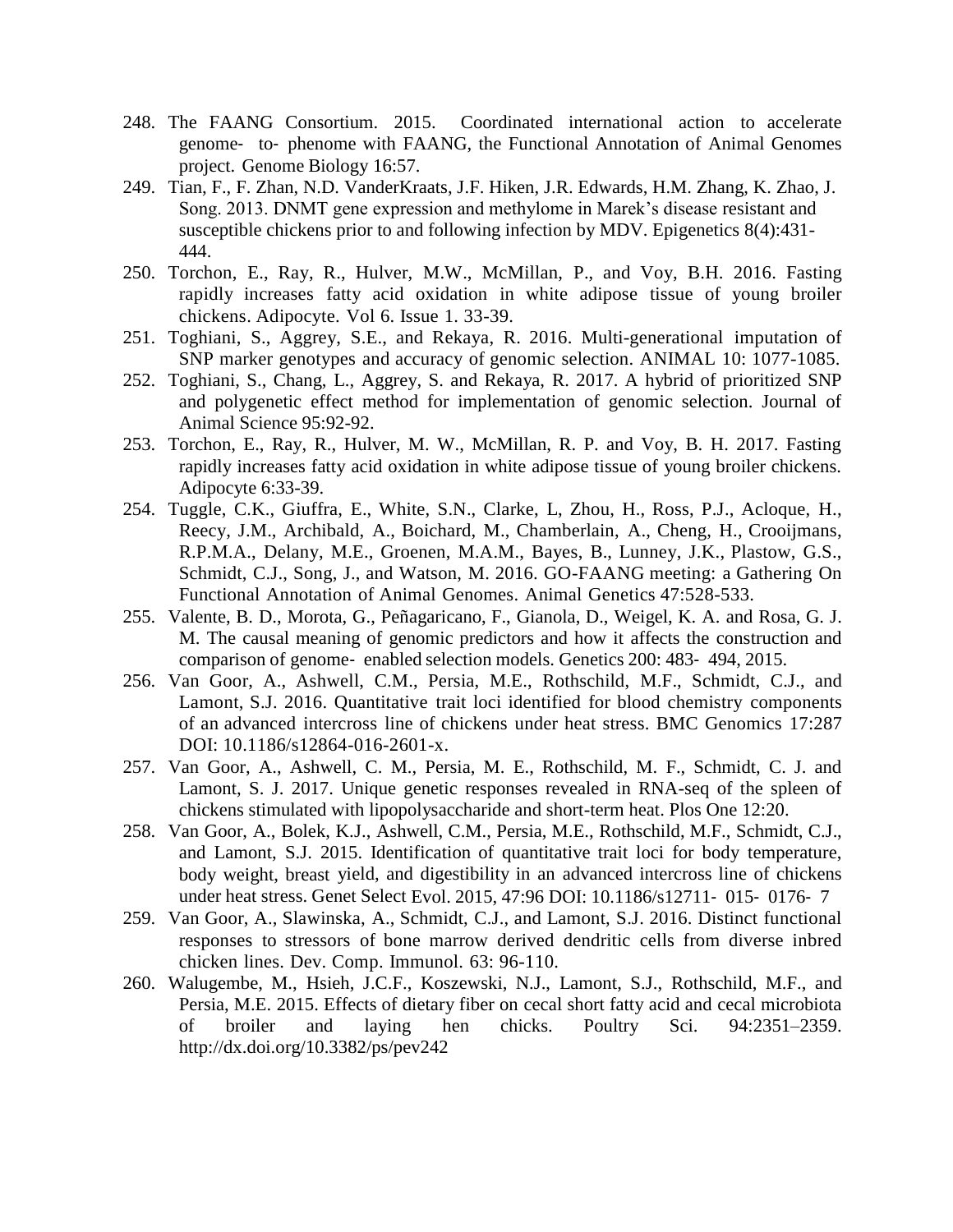- 261. Wang, C., Kulkarni, G., and Zhang, H.M. 2015. Reproductive characteristics differed in a series of B- congenic lines of White Leghorns evidently indicating significant influence of major histocompatibility complex in chickens. Int. J. Poultry Sci. 14: 441‐ 448.
- 262. Wang H, Misztal I, Aguilar I, Legarra A, Fernando RL, Vitezica Z, Okimoto R, Wing T, Hawken R, Muir WM. 2014. Genome-wide association mapping including phenotypes from relatives without genotypes in a single-step (ssGWAS) for 6-week body weight in broiler chickens. Front [Genet.](http://www.ncbi.nlm.nih.gov/pubmed/24904635) 2014 May 20;5:134. doi: 10.3389/fgene.2014.00134. eCollection 2014.
- 263. Wang Y, Lupiani B, Reddy S, S. J. Lamont, Zhou H. 2014. RNA-seq analysis revealed novel genes and signaling pathway associated with disease resistance to avian influenza virus infection in chickens. Poultry Science. 93(2):485-93. doi: 10.3382/ps.2013-03557.
- 264. Warren, W. C., Hillier, L. W., Tomlinson, C., Minx, P., Kremitzki, M., Graves, T., Markovic, C., Bouk, N., Pruitt, K. D., Thibaud-Nissen, F., Schneider, V., Mansour, T. A., Brown, C. T., Zimin, A., Hawken, R., Abrahamsen, M., Pyrkosz, A. B., Morisson, M., Fillon, V., Vignal, A., Chow, W., Howe, K., Fulton, J. E., Miller, M. M., Lovell, P., Mello, C. V., Wirthlin, M., Mason, A. S., Kuo, R., Burt, D. W., Dodgson, J. B. and Cheng, H. H. 2017. A New Chicken Genome Assembly Provides Insight into Avian Genome Structure. G3-Genes Genomes Genetics 7:109-117.
- 265. Weintraut, M., Kim, S., Dalloul, R., Wong, E.A. 2016. Expression of small intestinal nutrient transporters in embryonic and posthatch turkeys. Poult. Sci. 95: 90-98[.](http://dx.doi.org/10.3382/ps/pev310) [http://dx.doi.org/10.3382/ps/pev310.](http://dx.doi.org/10.3382/ps/pev310)
- 266. Wideman, R. F., D. D. Rhoads, G. F. Erf, and N. B. Anthony. 2013. Pulmonary Arterial Hypertension (PAH, Ascites Syndrome) in Broilers: A Review. Poultry Science 92: 64- 83.
- 267. Wolc, A., J. Arango, T. Jankowski, P. Settar, J.E. Fulton, N.P. O'Sullivan, R. Preisinger, R. Fernando, D.J. Garrick and J.C.M Dekkers. 2014. Genome-wide association study for egg production and quality in layer chickens. J. Anim. Breed. Genet. 131: 173-182.
- 268. Wolc, A., Arango, J., Settar, P., Fulton, J.E., O'Sullivan, N.P., Dekkers, J.C., Fernando, R. and Garrick, D.J., 2016. Mixture models detect large effect QTL better than GBLUP and result in more accurate and persistent predictions. *Journal of animal science and biotechnology*, *7*(1), p.1.
- 269. Wolc, A., Arango, J., Settar, P., O'Sullivan, N. P. and Dekkers, J. C. M. 2017. Repeatability vs. multiple-trait models to evaluate shell dynamic stiffness for layer chickens. Journal of Animal Science 95:9-15.
- 270. Wolc, A., Zhao, H.H., Arango, J., Settar, P., Fulton, J.E., O'Sullivan, N.P., Preisinger, R., Stricker, C., Habier, D., Fernando, R., Garrick, D.J., Lamont, S.J., Dekkers, J.C.M. 2015. Response and inbreeding from a genomic selection experiment in layer chickens. Genet Selec Evolution 47:59 DOI 10.1186/s12711‐015‐0133‐5
- 271. Wolc, A., Kranis A., Arango J., Settar P., Fulton J.E., O'Sullivan N.P., Avendano A., Watson K.A., Hickey J.M., de los Campos G., Fernando R.L., Garrick D.J., and Dekkers J.C.M. 2016. Implementation of Genomic Selection in the Poultry Industry. Animal Frontiers 6:1 doi:10.2527/af.2016-0004.
- 272. Wu, G., Liu, L., Qi, Y., Sun, Y., Yang, N., Xu, G., Zhou, H., Li, X. 2015. Splenic gene expression profiling in White Leghorn layer inoculated with the Salmonella enterica serovar Enteritidis. Anim Genet. doi: 10.1111/age.12341.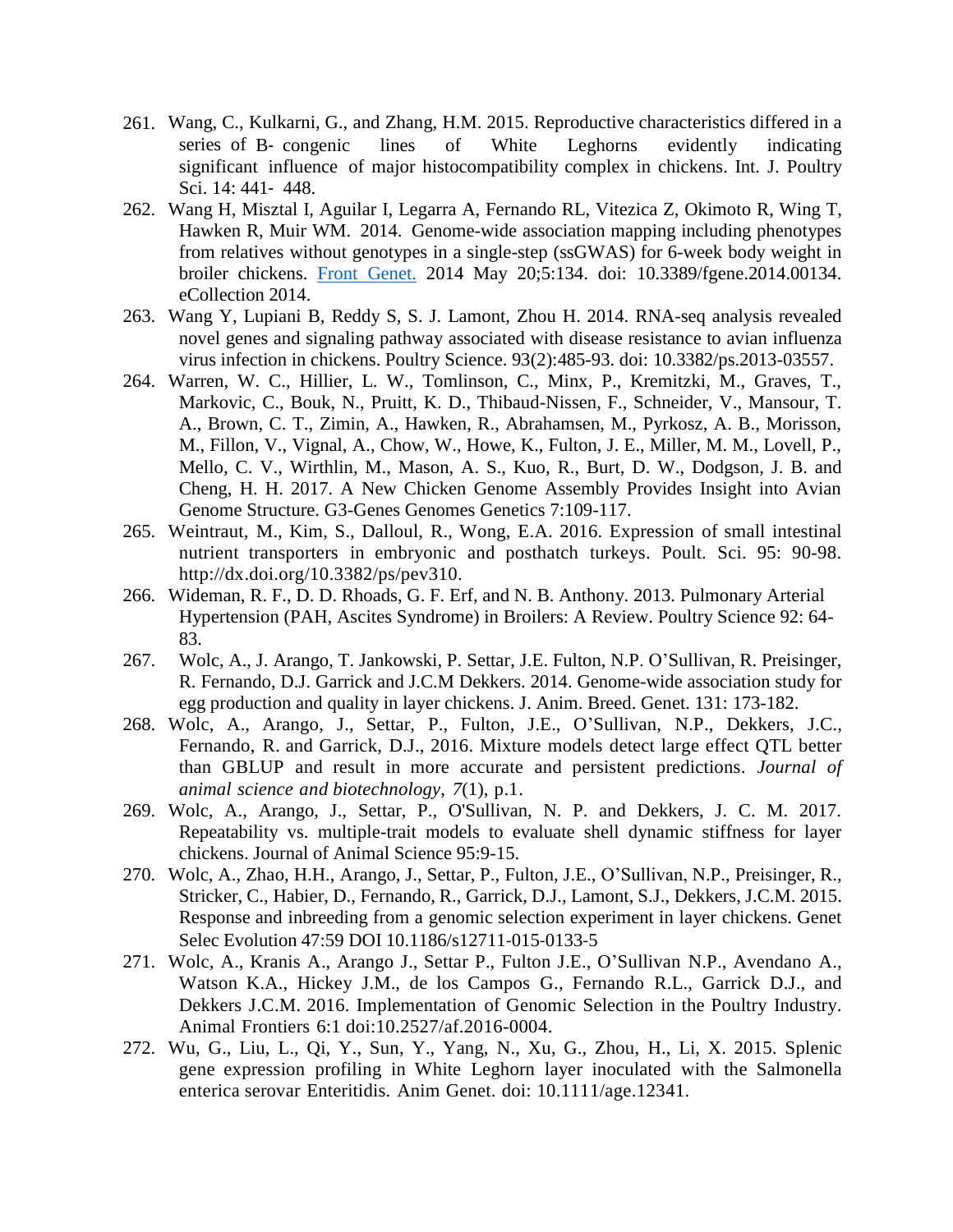- 273. Wu, X.-L., Gianola, D., Rosa, G. J. M. and Weigel, K. A. Meta-analysis of candidate gene effects using Bayesian parametric and non-parametric approaches. Journal of Genomics 2: 1-19, 2014.
- 274. Xavier, A., Muir, W.M., and Rainey K.M. 2016. Assessment of Predictive Properties of Genome-wide Selection in Soybeans. G3: Genes | Genomes | Genetics. 6(8): 2611–2616. doi:10.1534/g3.116.032268.
- 275. Xu, L., Cole, J.B. Hou, Y., Bickhart, D.M., Song, JZ., VanRaden, P.M., Sonstegard, T.S., Van Tassell, C.P. and Liu, GE. 2014. Genome wide CNV analysis reveals additional variants associated with milk production traits in Holsteins. BMC Genomics 2014, 15:683 doi:10.1186/1471-2164-15-683
- 276. Xu, L. Y., He, Y. H., Ding, Y., Sun, G. R., Carrillo, J. A., Li, Y. K., Ghaly, M. M., Ma, L., Zhang, H. M., Liu, G. E. and Song, J. Z. 2017. Characterization of Copy Number Variation's Potential Role in Marek's Disease. International Journal of Molecular Sciences 18:14.
- 277. Xu, L., Zhao, F., Ren, H., Li, L., Lu, J., Liu, J., Zhang, S., Liu, GE., Song, J., Zhang, L., Wei, C., Du, L. 2014 Co-Expression Analysis of Fetal Weight-Related Genes in Ovine Skeletal Muscle during Mid and Late Fetal Development Stages. Int J Biol Sci. 2014 Sep 11;10(9):1039-50. doi: 10.7150/ijbs.9737. eCollection 2014.
- 278. Yadgary, L., Wong, EA, and Uni, Z. Temporal transcriptome analysis of the chicken embryo yolk sac. BMC Genomics 2014 15:690 doi:10.1186/1471-2164-15-690.
- 279. Yan, Y., Yang, N., Cheng, H.H., Song, J., and Qu. L. 2015. Genome‐ wide identification of copy number variations between two chicken lines that differ in genetic resistance to Marek's disease. BMC Genomics 16:843.
- 280. Yin, D., Du, E., Yuan, J., Gao, J., Wang, Y., Aggrey, S. and Guo, Y. 2017. Supplemental thymol and carvacrol increases ileum Lactobacillus population and reduces effect of necrotic enteritis caused by Clostridium perfringes in chickens. Scientific Reports 7.
- 281. Yin H. Sumners LH, Dalloul RA, Miska KB, Fetterer RH, Jenkins MC, Zhu Q, Wong EA. Expression of an antimicrobial peptide, digestive enzymes and nutrient transporters in the intestine of *E. praecox*‐ infected chickens. Poult. Sci. 2015. 94:1521‐ 1526.
- 282. Yokoo, M. J., Lôbo, R. B., Magnabosco, C. U., Rosa, G. J. M., Forni, S., Sainz, R. D and Albuquerque, L. G. Genetic correlation of traits measured by ultrasound at yearling and 18 months of age in Nellore beef cattle. Livestock Science 180: 34‐ 40, 2015.
- 283. Zar Mon, K. K., P. Saelao, M. M. Halstead, G. Chanthavixay, H.-C. Chang, L. Garas, E. A Maga and H. Zhou. 2016. Salmonella enterica serovars Enteritidis infection alters the indigenous microbiota diversity in young layer chicks. Front. Vet. Sci. - Veterinary Infectious Diseases. 2:61. doi: 10.3389/fvets.2015.00061.
- 284. Zhang X, Misztal I, Okimoto R, Muir WM. 2014. Prior genetic architecture impacting genomic regions under selection: an example using genomic selection in two poultry breeds. Livestock Science. LIVSCI-D-14-659RB.
- 285. Zhang, X., Misztal, I., Heidaritabar, M., Bastiaansen, J.W.M., Borg, R., Okimoto, R., Saap, R.L., Wing, T., Hawken, R.R., Lourenco, D.A.L., Vitezica, Z.G., Cheng, H.H., and Muir, W.M. 2015. Prior genetic architecture impacting genomic regions under selection: an example using genomic selection in two poultry breeds. Livestock Science 171:1‐ 11.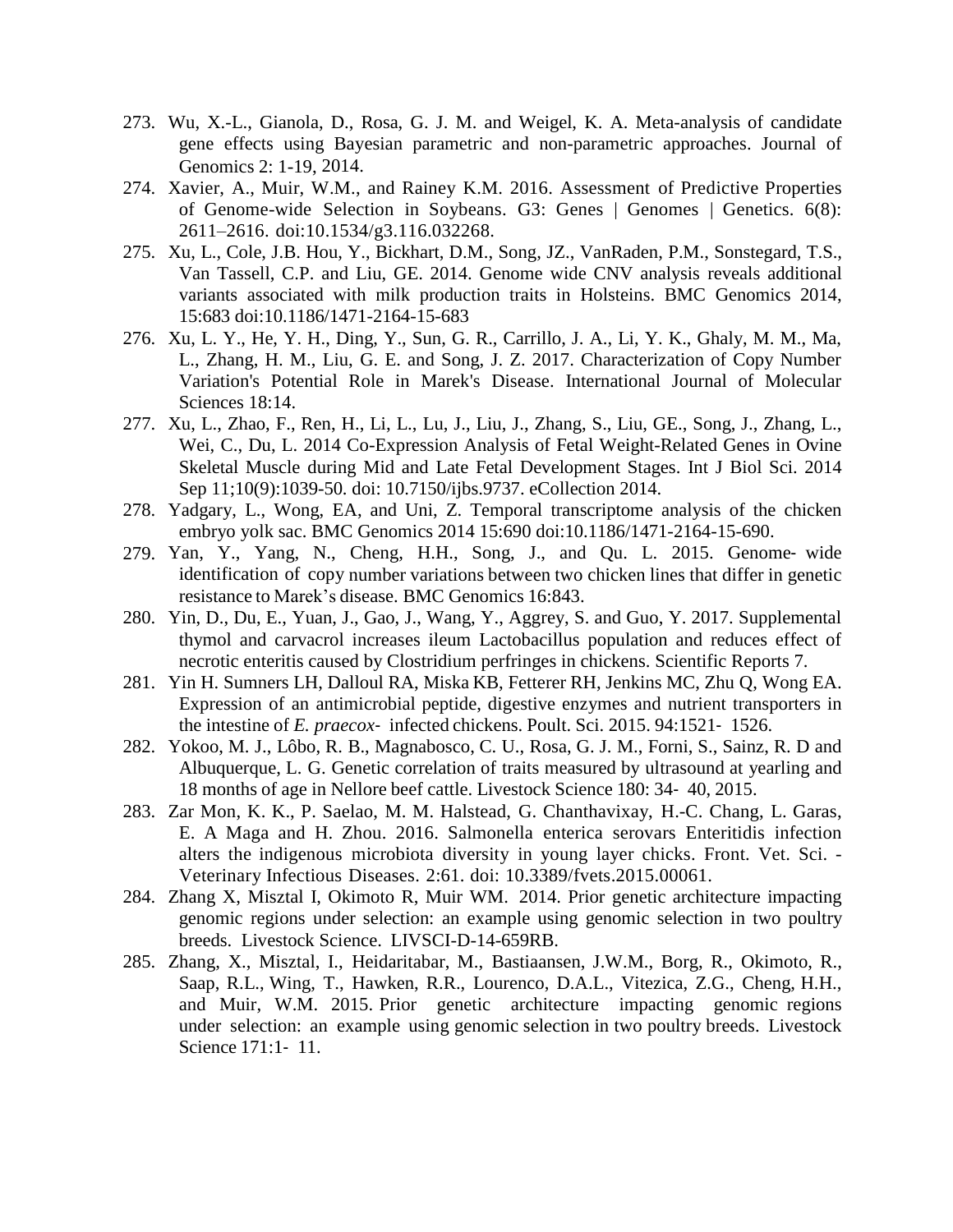- 286. Zhang, S., Saremi, B., Gilbert, E.R., and Wong, E.A. 2016. Physiological and biochemical aspects of methionine isomers and their analogue in broilers. Poultry Science (in press) [http://dx.doi.org/10.3382/ps/pew253.](http://dx.doi.org/10.3382/ps/pew253)
- 287. Zhang, J. B., Schmidt, C. J. and Lamont, S. J. 2017a. Transcriptome analysis reveals potential mechanisms underlying differential heart development in fast- and slowgrowing broilers under heat stress. Bmc Genomics 18:15.
- 288. Zhang S, Wong EA, Gilbert ER. Bioavailability of different dietary supplemental methionine sources in animals. Frontiers Biosci. 2015. 7:491‐ 500
- 289. Zhang, S., Saremi, B., Gilbert, E. R. and Wong, E. A. 2017b. Physiological and biochemical aspects of methionine isomers and a methionine analogue in broilers. Poultry Science 96:425-439.
- 290. Zhang, X., Yan, Z., Li, X., Lin, W., Dai, Z., Yan, Y., Lu, P., Chen, W., Zhang, H.M.. Chen, F., Ma, J., and Xie, Q. 2016. GADD45, an anti-tumor gene, inhibits avian leukosis virus subgroup J replication in chickens. Oncotarget 7(42):68883-68893.
- 291. Zhang, X., Zhong, Y., Zhou, Z., Liu, Y., Zhang, H.M., Chen, F., Chen, W., and Xie, Q.M. 2016. Molecular characterization, phylogeny analysis and pathogenicity of a Muscovy duck adenovirus strain isolated in China in 2014. Virology 493:12-21.
- 292. Zhang, G., C. Li, Q. Li, B. Li, D. M. Larkin, C. Lee, J. F. Storz, A. Antunes, M. J. Greenwold, R. W. Meredith, A. Ödeen, J. Cui, Q. Zhou, L. Xu, H. Pan, Z. Wang, L. Jin, P. Zhang, H. Hu, W. Yang, J. Hu, J. Xiao, Z. Yang, Y. Liu, Q. Xie, H. Yu, J. Lian, P. Wen, F. Zhang, H. Li, Y. Zeng, Z. Xiong, S. Liu, L. Zhou, Z. Huang, N. An, J. Wang, Q. Zheng, Y. Xiong, G. Wang, B. Wang, J. Wang, Y. Fan, R. R. da Fonseca, A. Alfaro-Núñez, M. Schubert, L. Orlando, T. Mourier, J. T. Howard, G. Ganapathy, A. Pfenning, O. Whitney, M. V. Rivas, E. Hara, J. Smith, M. Farré, J. Narayan, G. Slavov, M. N. Romanov, R. Borges, J. P. Machado, I. Khan, M. S. Springer, J. Gatesy, F. G. Hoffmann, J. C. Opazo, O. Håstad, R. H. Sawyer, H. Kim, K.-W. Kim, H. J. Kim, S. Cho, N. Li, Y. Huang, M. W. Bruford, X. Zhan, A. Dixon, M. F. Bertelsen, E. Derryberry, W. Warren, R. K. Wilson, S. Li, D. A. Ray, R. E. Green, S. J. O'Brien, D. Griffin, W. E. Johnson, D. Haussler, O. A. Ryder, E. Willerslev, G. R. Graves, P. Alström, J. Fjeldså, D. P. Mindell, S. V. Edwards, E. L. Braun, C. Rahbek, D. W. Burt, P. Houde, Y. Zhang, H. Yang, J. Wang, A. G. Consortium\*, E. D. Jarvis, M. T. P. Gilbert, and J. Wang. 2014. Comparative genomics reveals insights into avian genome evolution and adaptation. Science 346:1311-1320. doi 10.1126/science.1251385.
- 293. Zhao, C. F., Li, X., Han, B., You, Z., Qu, L. J., Liu, C. J., Song, J. Z., Lian, L. and Yang, N. 2017. Gga-miR-219b targeting BCL11B suppresses proliferation, migration and invasion of Marek's disease tumor cell MSB1. Scientific Reports 7:12.
- 294. Zhuo, Z., Lamont, S. J. and Abasht, B. 2017. RNA-Seq Analyses Identify Frequent Allele Specific Expression and No Evidence of Genomic Imprinting in Specific Embryonic Tissues of Chicken. Scientific Reports 7:10.
- 295. Zhou, N., W. R. Lee, and B. Abasht. 2015. Messenger RNA sequencing and pathway analysis provide novel insights into the biological basis of chickens' feed efficiency. BMC Genomics. 16.1: 195.
- 296. Zhuo, Z., Lamont, S.J., Lee, W.R. and Abasht, B. 2015. RNA‐Seq analysis of abdominal fat from modern commercial broilers with high and low feed efficiencies. PLOS ONE DOI: 10.1371/journal.pone.0135810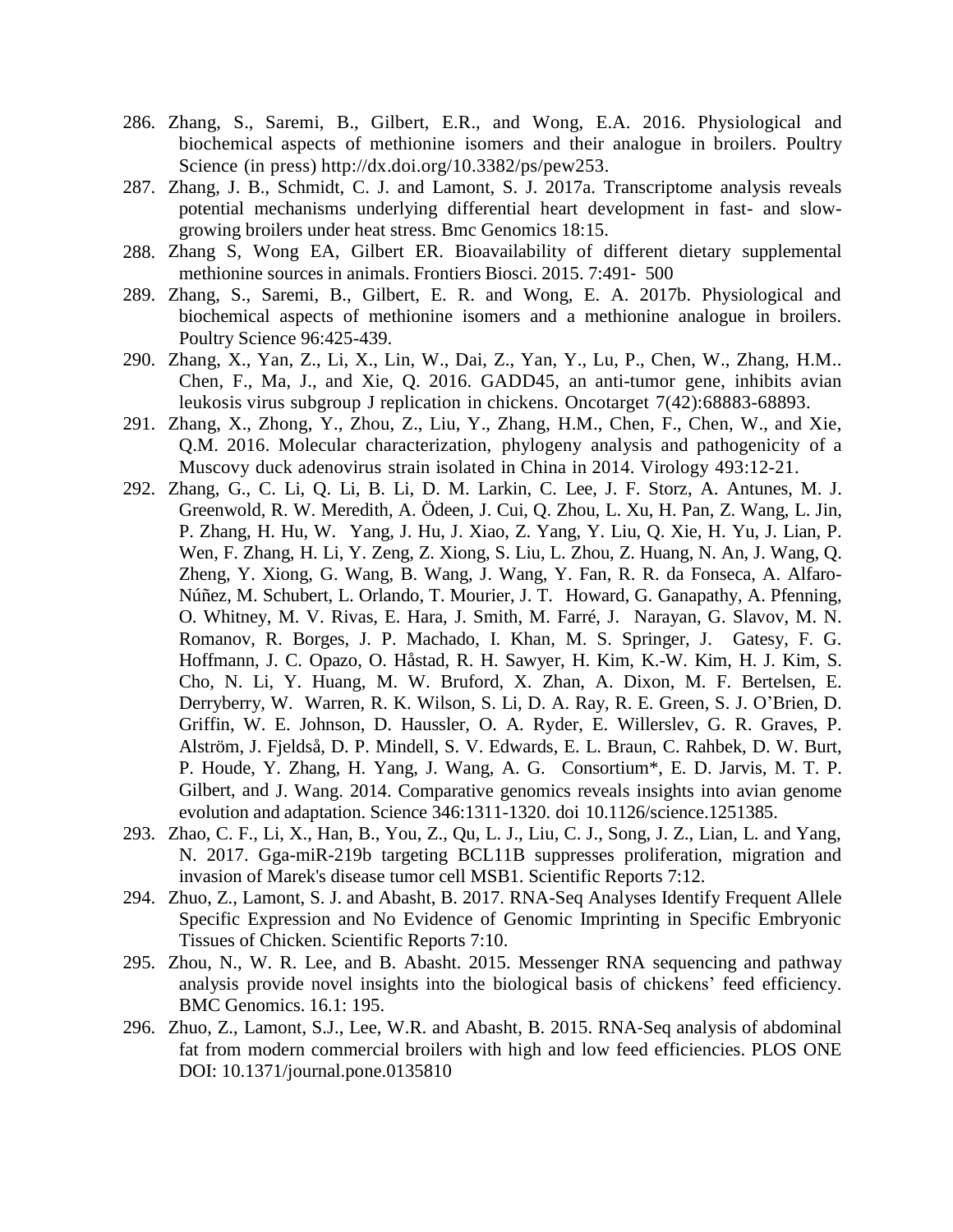- 297. Zuo, Q. S., Jin, K., Wang, Y. J., Song, J. Z., Zhang, Y. N. and Li, B. C. 2017a. CRISPR/Cas9-Mediated Deletion of C1EIS Inhibits Chicken Embryonic Stem Cell Differentiation Into Male Germ Cells (Gallus gallus). Journal of Cellular Biochemistry 118:2380-2386.
- 298. Zuo, Q. S., Jin, K., Zhang, Y. N., Song, J. Z. and Li, B. C. 2017b. Dynamic expression and regulatory mechanism of TGF-beta signaling in chicken embryonic stem cells differentiating into spermatogonial stem cells. Bioscience Reports 37:15.
- 299. Zuo Q, Wang Y, Chen S, Lian C, Tang B, Wang F, Lu Z, Ji Y, Zhao R, Zhang W, Jin K, Song J, Zhang Y, Li B. 2016. Site-Directed Genome Knockout in Chicken Cell Line and Embryos can Use CRISPR/Cas *Gene Editing Technology*. G3 (Bethesda). pii: g3.116.028803. doi: 10.1534/g3.116.028803.
- 300. Zwarycz, B. and Wong, E.A. 2013. Expression of the peptide transporters PepT1, PepT2, and PHT1 in the embryonic and posthatch chick. Poult Sci. 92:1314-21.

## **Presentations Published in Symposium Proceedings:**

- 1. Abasht B., W. Fu, W.R. Lee, E.M. Brannick, M.F. Mutryn. 2015. Identification of gene expression biomarkers associated with severity of Wooden Breast disease. Proceeding of XXII European Symposium on the Quality of Poultry Meat, May 10‐ 13, 2015, Nantes, France.
- 2. Aggrey, S. E., F. González-Cerón and R. Rekaya, 2014. Association of SNPs with components of residual feed intake parameters in a meat-type chicken population. Proceedings, 10th World Congress of Genetics Applied to Livestock Production, 3 pp, Vancouver, BC, Canada.
- 3. Aggrey, S.E., 2014. Gut gene expression in poultry. Avian Nutrigenomics Conference. Campinas, Sao Paulo, Brazil, May 27- 28.
- 4. Aggrey, S.E., and R. Rekaya, 2014. Dissection of Koch's Residual Feed Intake: Implications for Selection. 64th Annual Poultry Breeders' Round Table Conference, 10 pp, St. Louis, MO.
- 5. Aggrey, S.E., F. González-Cerón and R. Rekaya, 2014. Poultry breeds and commercial hybrids used for backyards, free range and small scale poultry farms in tropical regions. 3rd International Symposium on Backyard Poultry, 16 pp Mexico City, Mexico.
- 6. Anthony, K.A., Hadley, J.A., Johnson, A.L., Ramachandran R., Diaz, F.J. 2016. Vasoactive Intestinal polypeptide plays a role in ovarian cortical follicle steroidogenesis in broiler breeder hens. Presented at the 49th Annual Meeting of the Society for Study of Reproduction, San Diego, CA.
- 7. Candace Croney, Nicole Olynk Widmar, Bill Muir and Ji‐ Qin Ni 2015. Animal Welfare and Food Production in the 21st Century: Scientific and Social Responsibility Challenges. Int. Symp. on Animal Environ. & Welfare. Oct. 23–26, 2015, Chongqing, China
- 8. Cheng HH, Perumbakkam S, Black-Pyrkosz A, Dunn JR, Muir WM. 2014. Allele-Specific Expression Screening Demonstrates that Variation in Genetic Resistance toMarek's Disease in Chicken is Mainly Controlled at the Transcriptional Level Proceedings 10th World Congress on Genetics Applied to Livestock Production https://asas.org/docs/default-source/wcgalp-proceedings-

oral/314\_paper\_8375\_manuscript\_102\_0.pdf?sfvrsn=2. Vancouver CA.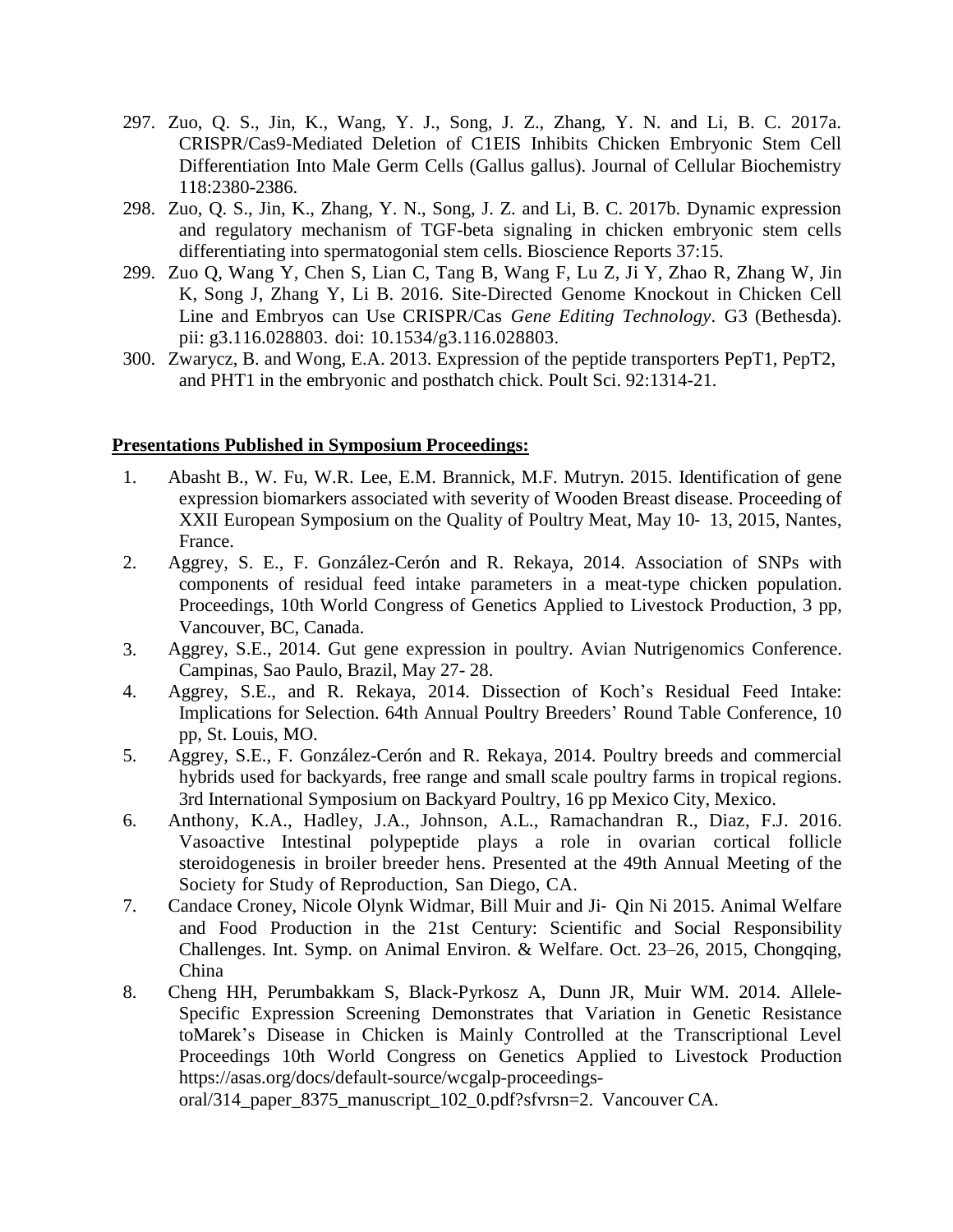- 9. Ghanem, K and A.L. Johnson. 2016. Hen Ovarian Prehierarchal Follicles Demonstrate a Differential Sensitivity to Follicle Stimulating Hormone, *In Vivo*. Society for the Study of Reproduction Annual Meetings, SanDiego, CA.
- 10. Hadley, J.A., Ramachandran, R. 2016. Adiponectin and metformin affects chicken ovarian follicular cell metabolism. Presented at the 11th International Symposium on Avian Endocrinology (ISAE), Niagara Falls, Canada.
- 11. Hadley, J.A., and Ramachandran, R. 2016. Adiponectin and metformin affects chicken Ovarian follicular granulosa and thecal cell metabolism. Symposium presentation at the 11<sup>th</sup> nternational Symposium on Avian Endocrinology (ISAE), Niagara-on-the-Lake, Canada.
- 12. Hans Cheng, Ph.D.; Sudeep Perumbakkam, Alexis Black Pyrkosz, Ph.D.; John R. Dunn, DVM, Ph.D.; Andres Leggara, William M. Muir, Ph.D. Fine mapping of QTL and genomic prediction using allele‐ specific expression SNPs demonstrates that the complex trait of genetic resistance to Marek's disease is predominantly determined by transcriptional regulation BMC Genomics 16:816
- 13. Johnson, A.L. 2016. Hormonal Mechanisms Associated with Cyclic Recruitment of Hen Ovarian Follicles. Symposium presentation at the 11th International Symposium on Avian Endocrinology (ISAE), Niagara-on-the-Lake, Canada.
- 14. Lamont, S.J., Coble, D.J., Bjorkquist, A., Rothschild, M.F., Persia, M., Ashwell, C. and Schmidt, C. 2014. Genomics of heat stress in chickens. Proc. 10th World Congress of Genetics Applied to Livestock Production. August 17-22, 2014, Vancouver, BC
- 15. Muir WM, Cheng HW, Croney C. 2014. New selection methods for layer performance and potential impacts on behavior and management. Proceeding – XIVth European Poultry Conference p295-309.
- 16. Muir, W.M, Perumbakkam S, Black-Pyrkoze A, Dunn JR, Cheng.HH. 2014. Allelespecific expression, a new genomics tool for development of value-added SNP chips and to fine map QTL. Proceedings 10th World Congress on Genetics Applied to Livestock Production. https://asas.org/docs/default-source/wcgalp-proceedingsoral/323\_paper\_10130\_manuscript\_1710\_0.pdf?sfvrsn=2. Vancouver CA.
- 17. Mutryn M.F., W. Fu, W.R. Lee, B. Abasht. 2015. Incidence of Wooden Breast disease and its correlation with broiler performance and ultimate pH of the breast muscle. Proceeding of XXII European Symposium on the Quality of Poultry Meat, May 10‐ 13, 2015, Nantes, France.
- 18. Rekaya, R., E. Hay, and S. E. Aggrey, 2014. Genomic Selection in Admixed Populations. Proceedings, 10th World Congress of Genetics Applied to Livestock Production, 3 pp, Vancouver, B.C., Canada.
- 19. Rowland, K, A. Wolc, J. Arango, P. Settar, J.E. Fulton, N. O'Sullivan, J.C.M. Dekkers. 2014. Parameter Estimates of Average Daily Feed Consumption and Association with CCKAR Genotypes in White and Brown Egg-Type Laying Hens. 10th World Congress on Genetics Applied to Livestock Production. August 2014, Vancouver, Canada.
- 20. Song, J. Epigenetics and infection disease. The Middle East and South Asia Conference on Epigenetics and Genomics of Infectious Diseases, MESA, March 7-8 2016. (Conference Proceeding).
- 21. Song, J. The Current and Future of Epigenetics in Poultry Health, the 26th World Poultry Congress Proceeding. September 5-9, 2016 Beijing, China.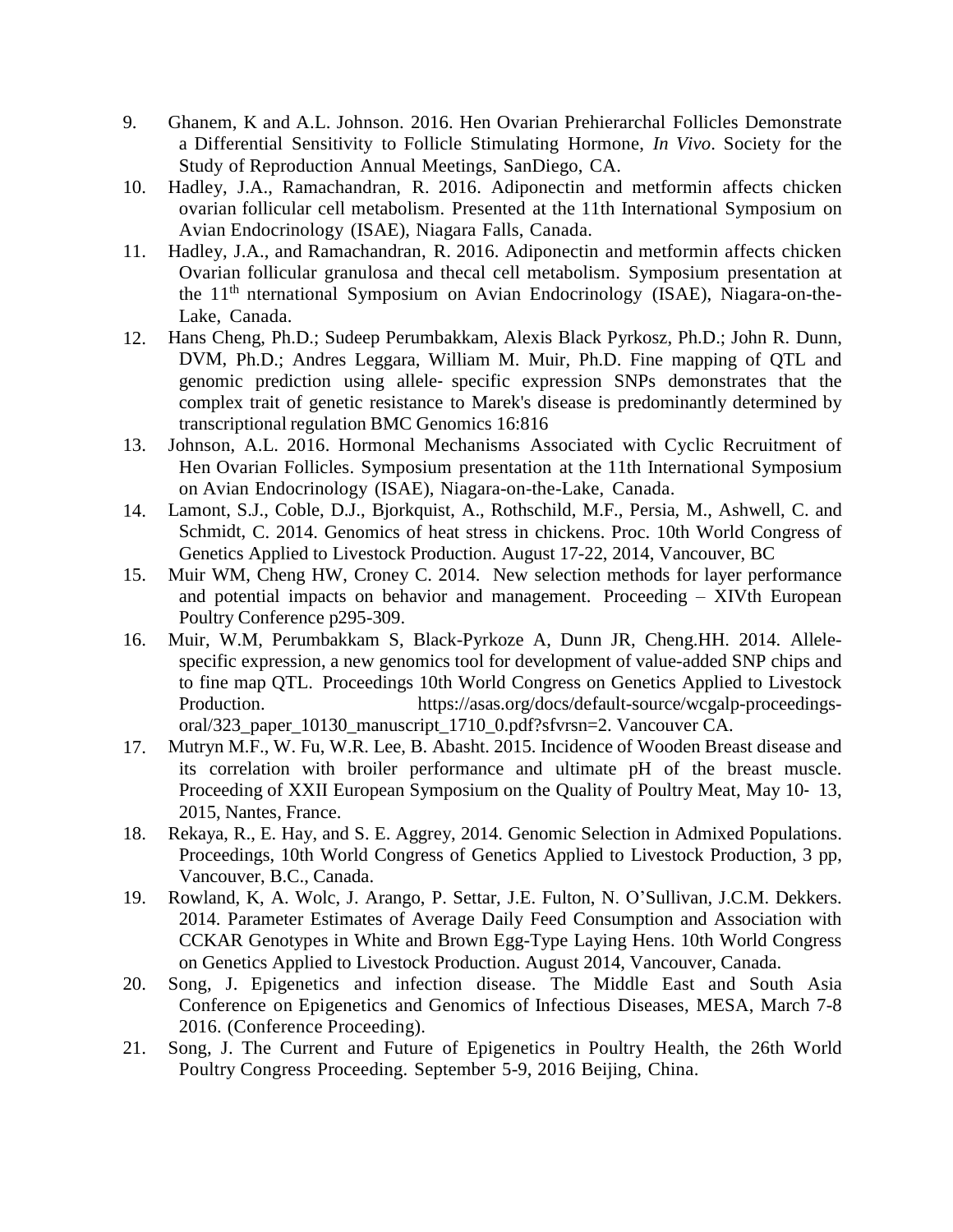- 22. Weng, Z., A. Wolc, R. Fernando, J. C.M. Dekkers, J. Arango, P. Settar, J. E. Fulton, N. P. O'Sullivan and D. J. Garrick. 2014. Prediction Accuracy of Pedigree and Genomic Estimated Breeding Values over Generations in Layer Chickens. 10th World Congress on Genetics Applied to Livestock Production. August 2014, Vancouver, Canada.
- 23. Wolc, A., A. Kranis, J. Arango, P. Settar, J.E. Fulton, N. O'Sullivan, S. Avendaño, K.A. Watson, R. Preisinger, D. Habier, S.J. Lamont, R. Fernando, D.J. Garrick, J.C.M. Dekkers. 2014. Applications of Genomic Selection in Poultry. 10th World Congress on Genetics Applied to Livestock Production. August 2014, Vancouver, Canada.
- 24. X Alencar, K Martin Rainey, W. Muir, S. Xu 2015 NAM: Association Studies in Multiple Populations Bioinformatics 2015‐ 0712.R1

# **Books and Chapters in Books:**

- 1. Cheng, H.H. and Lamont, S.J. 2013. Genetics of disease resistance. pp. 70-86. In: Diseases of Poultry. 13th ed. Y.M. Saif, A. Fadly, J. Glisson, I. McDonald, L. Nolan, and D. Swayne, Eds., Blackwell Publ. Dodgson, J.B. 2013. Avian genomics. In C. Scanes, (ed.), Sturckie's Avian Physiology, 6th ed., Elsevier.
- 2. Cheng, H.H., P. Kaiser, and S.J. Lamont. 2013. Integrated genomics approaches to enhance genetic resistance in chickens. Ann. Rev. Anim. Vet. Biosci. 1:239-260.
- 3. Dodgson, J.B. 2013. Genomics of food animals. In N. Van Alfen (ed.), Encyclopedia of Agriculture and Food Systems, Elsevier, Oxford, UK, in press
- 4. Dodgson, J.B. Genomics of food animals. In N. Van Alfen (ed.), Encyclopedia of Agriculture and Food Systems, 2014, Elsevier, Oxford, UK, 2014. pp. 433-453.
- 5. Dodgson, J.B. Chapter 1: Avian Genomics. In C. Scanes, (ed.), Sturckie's Avian Physiology, 6th ed., 2014, Elsevier, London, UK, pp. 3-13.
- 6. Hu ZL, Reecy JM, McCarthy F and Park CA (2014). Book Chapter 24: Standard Genetic Nomenclature in The Genetics of Cattle, 2nd Edn, editors Garrick and Ruvinsky. CABI Publishing.
- 7. Johnson, AL. Reproduction in the female. In: Sturkie's Avian Physiology, 6th Ed., C.G. Scanes, Ed., New York: Elsevier, Chapter 28, pp. 635-665, 2015.
- 8. Johnson, A.L., Woods, D.C. and Truman, A.M. 2016. Granulosa Cell Tumors. In: Encyclopedia Of Cancer, M. Schwab, Ed., fourth Ed., doi:10.1007/978-3-642-27841- 9\_2508-2.
- 9. Kuenzel WJ. 2014. The avian subpallium and autonomic nervous system. In: Sturkie's Avian Physiology. (Ed. C.G. Scanes), Elsevier, 6th Ed., San Diego, CA Chapter 9:135- 163.
- 10. Lamont, S.J., Dekkers, J.C.M., and Zhou, H. 2014. Immunogenetics and mapping immunological functions. Pp. 205-221. In: Avian Immunology. K.A. Schat, B. Kaspars, P. Kaiser, Eds., Elsevier, London, San Diego
- 11. Petitte JN, Mozdziak, PE. Transgenic Animal Technology and Meat Quality. In: Meat Quality: Genetic and Environmental Factors. 2015, W. Przybylski, D. Hopkins, eds., New York: CRC Press, Chapter 14, 417‐ 430.
- 12. Rosa, G. J. M. and Valente, B. D. Structural Equation Models for Studying Causal Phenotype Networks in Quantitative Genetics. In: Probabilistic Graphical Models for Genetics, Genomics and Postgenomics. Sinoquet, C. and Mourad, R. (Eds.) Oxford University Press, 2014.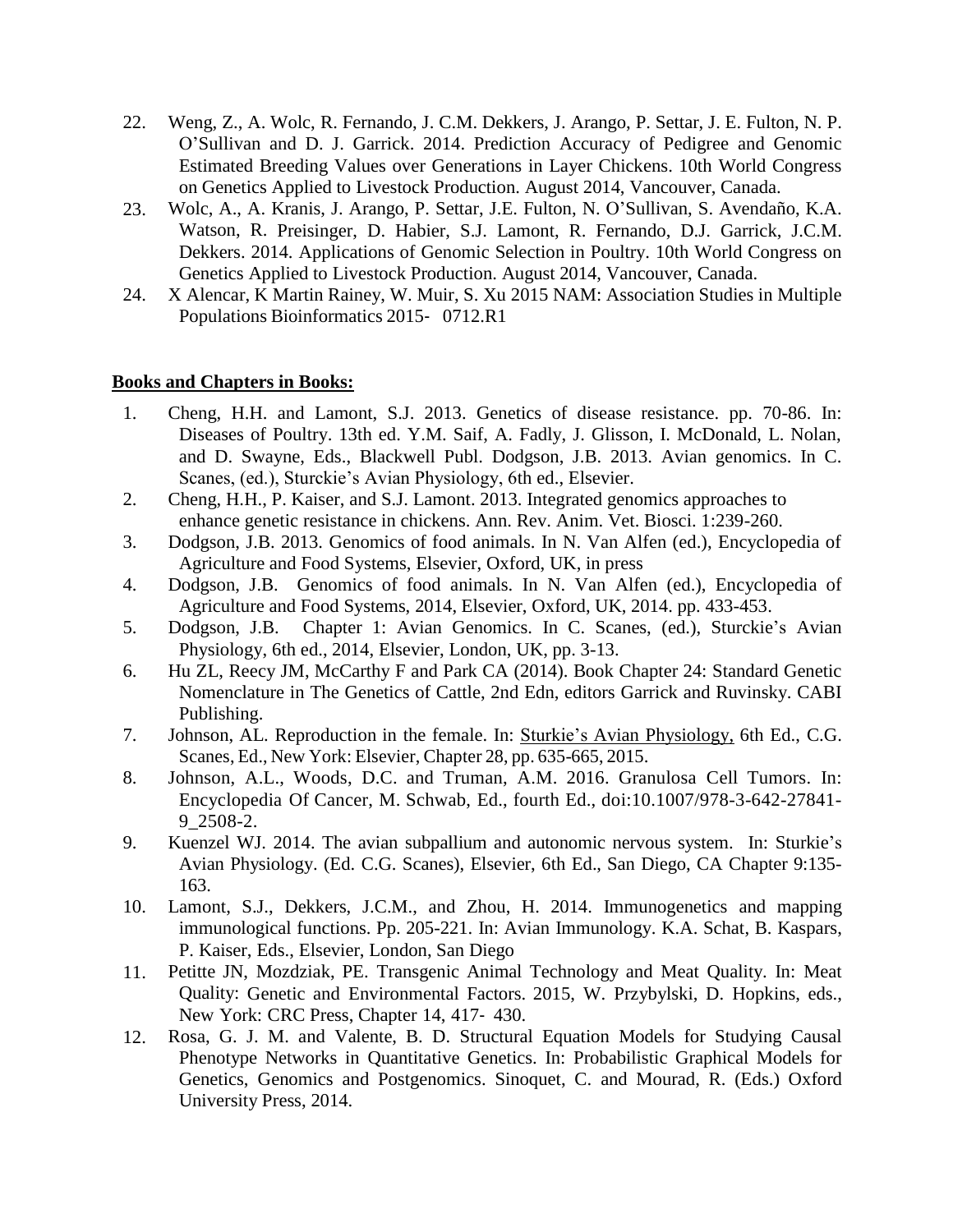- 13. Rosa, G. J. M. Basic Genetic Model for Quantitative Traits. In: Molecular and Quantitative Animal Genetics. Khatib, H. (Ed.) Wiley-Blackwell, Oxford, UK, 2014.
- 14. Rosa, G. J. M., Felipe, V. P. S. and Peñagaricano, F. Applications of Graphical Models in Quantitative Genetics and Genomics. In: Systems Biology in Animal Production and Health, Volume 1. Kadarmideen, H. (Ed.) Springer, 2016.
- 15. Rosa, G. J. M. Heritability and Repeatability. In: Molecular and Quantitative Animal Genetics. Khatib, H. (Ed.) Wiley-Blackwell, Oxford, UK, 2014.
- 16. Voy BH, Dearth S, Campagna SR. Transcriptomic and metabolomic profiling of chicken adipose tissue. In: Genomics, Proteomics and Metabolomics in Nutraceuticals and Functional Foods. Eds., Bagchi D, Swaroop A and Bagchi M. Wiley Blackwell, Hoboken, NJ, pp. 537‐ 43, 2015.
- 17. Weng, Z., Wolc, A., Shen, X., Fernando, R.L., Dekkers, J.C.M., Arango, J, Settar, P., Fulton, J.E., O'Sullivan, N.O., and Garrick, D.J. 2016. Effects of number of training generations on genomic prediction for various traits in a layer chicken population.

# **Technical Reports**

1. Al-Rubaye, A.A., Koltes, D., Kwon, Y.M., and Rhoads, D.D. BCO incidence protection with Anpario supplement: incidence of lameness with and without Staphylococcus challenge, microbiome, and TER. Anpario, plc. August 2016.

## **PhD Dissertations and Master Theses**

- 1. Alaamri, O. In Vivo Periodical Monitoring of Immune Cell Infiltration in Response to Feathers and Intramuscular Injection of IONPs Using the Pulp (Dermis) of Growing Feathers as Test Site Tissue in Chickens. PhD dissertation; University of Arkansas; Dec 2015.
- 2. Fernando González-Cerón, 2014. Genetics of skeletal traits in meat- type chicken. Ph.D. Dissertation. Department of Poultry Science, University of Georgia, Athens, GA
- 3. Ferreira, V. C. 2016. Application of propensity score to learn causal relationships involving genetically correlated traits. M.S. Thesis. University of Wisconsin-Madison.
- 4. Fleming, D. S. 2016. Examination of the genomic architecture of divergent poultry populations that underlies adaptation, tolerance, and resilience to environmental stressors. Ph.D. Dissertation. Iowa State University.
- 5. Hamad, S. 2016. Developmental gene expression of host defense peptides in immune organs and the small intestine of turkey poults (Meleagris gallopavo). MS Thesis. Virginia Tech.
- 6. Hayden A. 2016. Identification of Biomarkers Associated with Rous Sarcoma Virusinduced Tumors in Two Divergently Selected Chicken Lines. Master Thesis; University of Arkansas.
- 7. Hildebrandt, E. 2014. Identifying the genetic basis of attenuation in Marek's disease virus via experimental evolution. Ph.D.
- 8. Howard, S.J. 2016. Effects of Dietary Fatty Acids on Adipose Development in Young Broiler Chicks. Sarah J. Howard, M.S., Thesis, University of Tennessee.